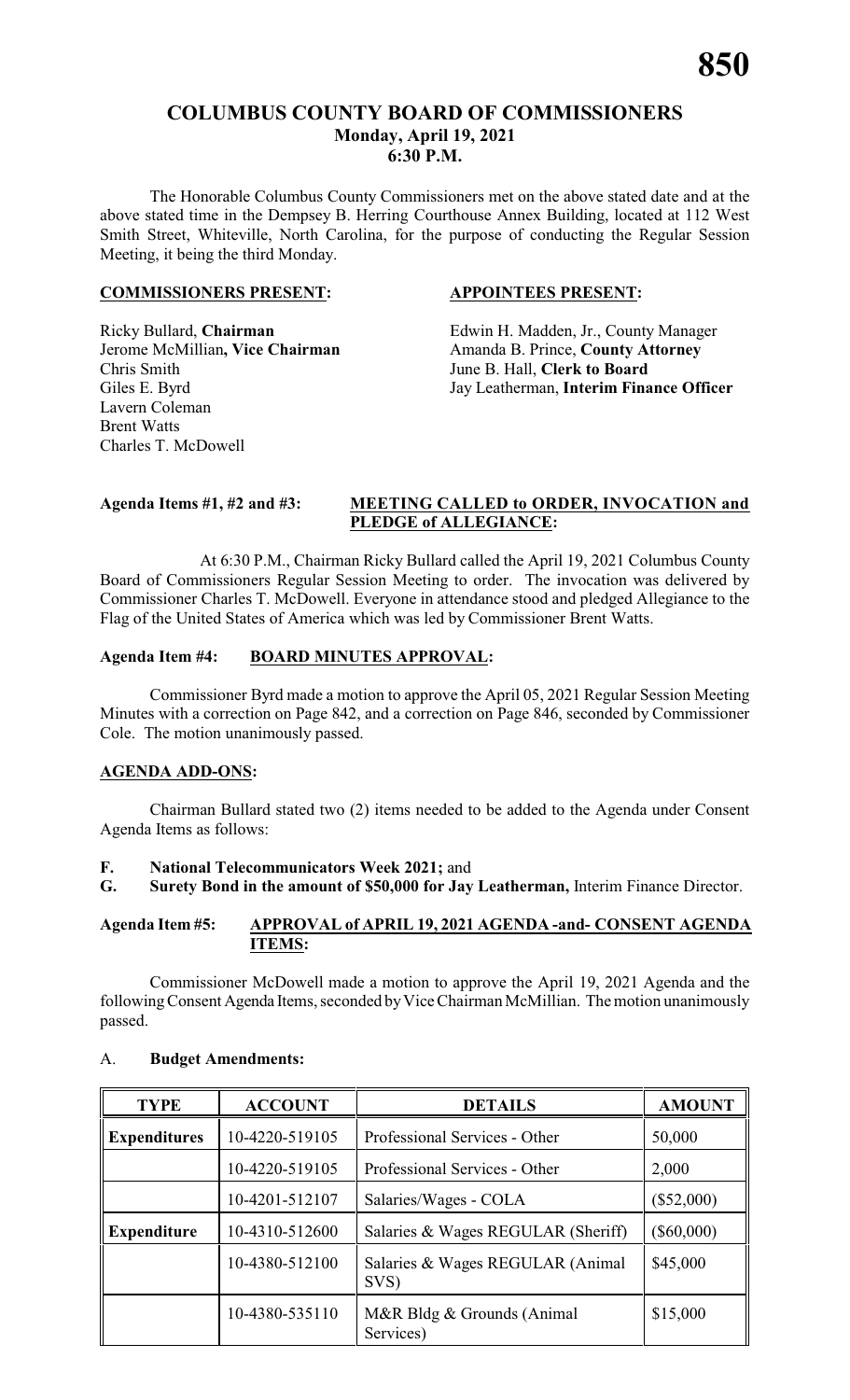| <b>ACCOUNT</b><br><b>TYPE</b> |                | <b>DETAILS</b>                        | <b>AMOUNT</b> |
|-------------------------------|----------------|---------------------------------------|---------------|
| <b>Expenditures</b>           | 10-4310-519000 | <b>Professional Services</b>          | 32,288        |
| <b>Revenues</b>               | 10-3991-499101 | <b>Fund Balance Appropriated</b>      | 32,288        |
| <b>Expenditures</b>           | 17-4213-512100 | <b>COVID-19 Salaries</b>              | 100,000       |
|                               | 17-4213-512700 | COVID-19 Longevity                    | 1,000         |
|                               | 17-4213-518100 | COVID-19-FICA                         | 35,000        |
|                               | 17-4213-518301 | COVID-19 Insurance                    | 30,000        |
| 17-4213-518200                |                | <b>COVID-19 Retirement</b>            | 25,000        |
|                               | 17-4213-526001 | <b>COVID-19 Departmental Supplies</b> | 253,569       |
| <b>Revenues</b>               | 17-3581-430172 | COVID-19 Grant                        | 444,569       |

# B. **Tax Refunds and Releases:**

| <b>Property Value</b><br>701 Drive In LLC<br>Value: \$200,300.00<br>Release value taxes should have been paid by the state. Prop# 250 and 99342 Release                                                                  | Year: | 2020      | <b>PROPERTY: 00000</b><br>Account:  | 01-02922 | Amount:<br>Total:<br>$Bill#$ : | 99999        | \$1,619.67<br>\$1,659.91 |
|--------------------------------------------------------------------------------------------------------------------------------------------------------------------------------------------------------------------------|-------|-----------|-------------------------------------|----------|--------------------------------|--------------|--------------------------|
| Whiteville Rescue(40.24)<br>Property Value<br>Battle, Lashanda<br>Value: \$6,100.00<br>Release value title changed in 2014. Release Columbus Rescue(4.52) release late<br>list(3.54)                                     | Year: | 2014      | <b>PROPERTY: 23809</b><br>Account:  | 13-00737 | Amount:<br>Total:              | Bill#: 59397 | \$181.85<br>\$320.91     |
| <b>Property Value</b><br>Clontz, Carrie Abigail<br>Value: $$0.00$<br>Release city taxes. Release south Williams $(19.62)$ release late list $(1.96)$                                                                     | Year: | 2020      | <b>PROPERTY: 00000</b><br>Account:  | 06-04873 | Amount:<br>Total:              | Bill#: 15174 | \$0.00<br>\$1.96         |
| <b>Property Value</b><br>Jones, Isaac & Catherine<br>Value: \$19,100.00<br>Release value dbl with #2845. Release Whiteville Rescue(3.82)                                                                                 | Year: | 2020      | <b>PROPERTY: 100506</b><br>Account: | 01-08559 | Amount:<br>Total:              | Bill#: 80996 | \$153.76<br>\$157.58     |
| Property Value<br>Rouse, Marjorie<br>Value: \$1,000.00<br>Release entire value. No home located at this address since 2010. Release Welches<br>$Creek(6.00)$ release Columbus Rescue $(1.50)$ release late list $(8.36)$ | Year: | $11 - 19$ | <b>PROPERTY: 00000</b><br>Account:  | 14-00728 | Amount:<br>Total:<br>$Bill#$ : | 99999        | \$60.54<br>\$1,892.85    |
| <b>Property Value</b><br>Small, Weston Cole<br>Value: \$16,709.00<br>Release value of boat sold. Release Columbus Rescue(1.83)                                                                                           | Year: | 2020      | PROPERTY: 00000<br>Account:         | 06-01116 | Amount:<br>Total:              | Bill#: 97735 | \$73.88<br>\$75.71       |
| <b>Property Value</b><br>Small, Weston Cole<br>Value: \$17,970.00<br>Release value of boat sold. Release Columbus Rescue(2.09)                                                                                           | Year: | 2019      | <b>PROPERTY: 00000</b><br>Account:  | 06-01116 | Amount:<br>Total:<br>$Bill#$ : | 25026        | \$84.03<br>\$86.12       |
| Refunds<br>Kinlaw, David E (ETALS)<br>Value: \$0.00<br>Refund user fee. Vacant property                                                                                                                                  | Year: | 2019      | PROPERTY: 96785<br>Account:         | 06-04317 | Amount:<br>Total:<br>$Bill#$ : | 9516         | \$0.00<br>\$226.00       |
| Refunds<br>Melton Alton Ray & Glenda Gore<br>Value: \$0.00<br>Refund user fee. Unliveabe.                                                                                                                                | Year: | 18-19     | <b>PROPERTY: 91392</b><br>Account:  | 01-03897 | Amount:<br>Total:<br>$Bill#$ : | 14836        | \$0.00<br>\$226.00       |
| Refunds<br>Todd, Larry Dean<br>Value: \$0.00<br>Refund user fee.                                                                                                                                                         | Year: | 2018      | <b>PROPERTY: 23111</b><br>Account:  | 12-00413 | Amount:<br>Total:<br>$Bill#$ : | 36555        | \$0.00<br>\$200.00       |
| User Fee<br>Baldwin, Tony Sylvester & Tracey                                                                                                                                                                             |       |           | PROPERTY: 26886                     |          | Amount:<br>Total:              |              | \$0.00<br>\$600.00       |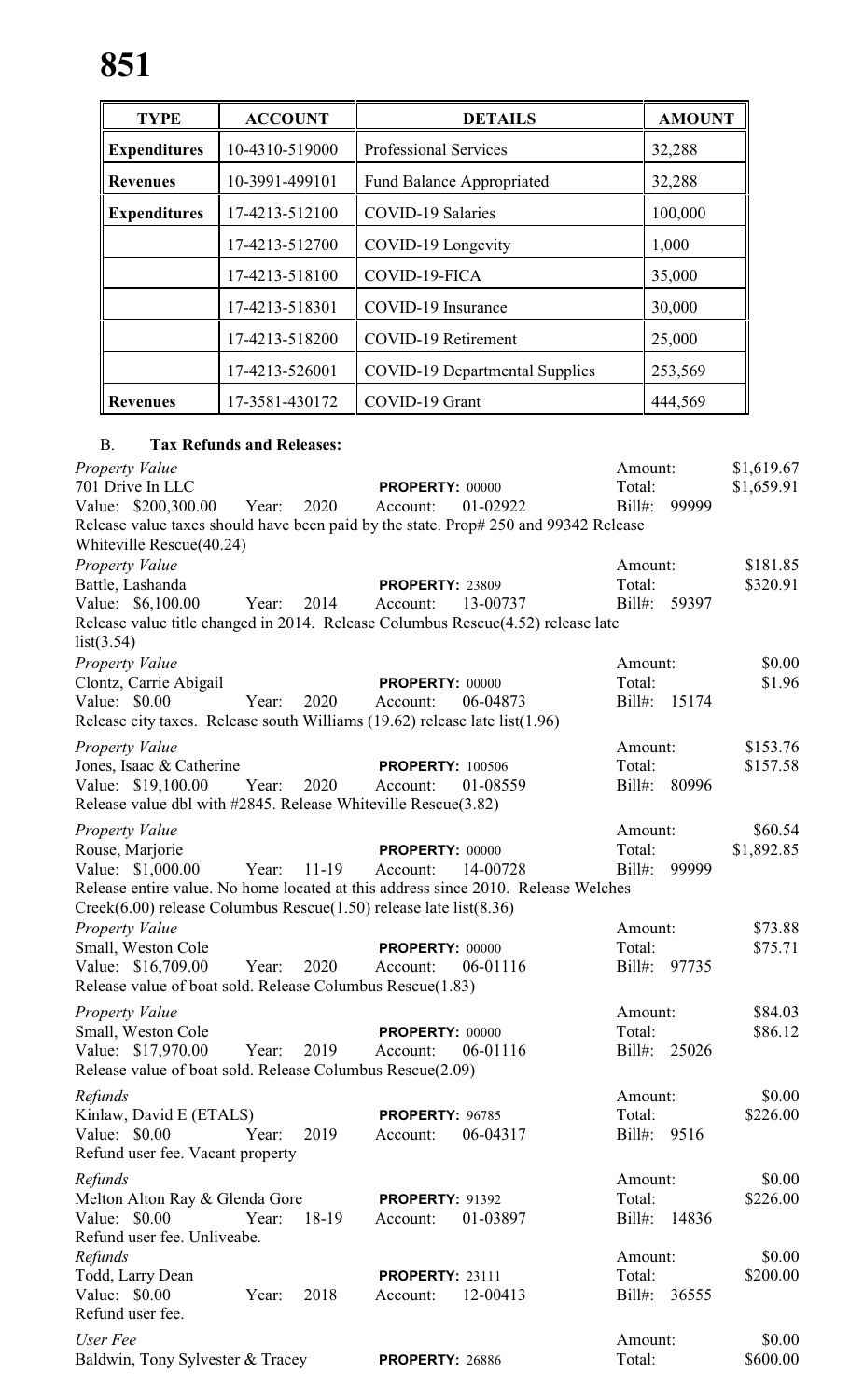| Value: $$0.00$<br>Release user fees no can here.                                                      | Year:       |      | 18-20 Account:                                 | 14-05054 | Bill#: 99999                      |                             |
|-------------------------------------------------------------------------------------------------------|-------------|------|------------------------------------------------|----------|-----------------------------------|-----------------------------|
| User Fee<br>Bielinski, Diana D<br>Value: \$0.00<br>Release user fee. Dbilled.                         | Year: 19-20 |      | PROPERTY: 76446<br>Account:                    | 13-01612 | Amount:<br>Total:<br>Bill#: 99999 | \$0.00<br>\$400.00          |
| User Fee<br>Brown, Torie<br>Value: \$0.00<br>Release user fees. No records found.                     | Year: 13-17 |      | <b>PROPERTY: 00000</b><br>Account:             | 16-00324 | Amount:<br>Total:<br>Bill#: 99999 | \$0.00<br>\$1,065.00        |
| User Fee<br>Bullock, Merita & Michelle<br>Value: \$0.00<br>Release user fee. Unliveable.              | Year: 2020  |      | <b>PROPERTY: 21143</b><br>Account:             | 12-02137 | Amount:<br>Total:<br>Bill#: 62110 | \$0.00<br>\$200.00          |
| User Fee<br>Cartrette, Tammy Sue<br>Value: $$0.00$<br>Release user fee. Dbilled.                      | Year:       | 2020 | PROPERTY: 9666<br>Account:                     | 05-03837 | Amount:<br>Total:<br>Bill#: 63837 | \$0.00<br>\$200.00          |
| User Fee<br>Kinlaw, David E (ETALS)<br>Value: \$0.00 Year:<br>Release user fee. Vacant property       |             | 2020 | <b>PROPERTY: 96785</b><br>Account:             | 06-04317 | Amount:<br>Total:<br>Bill#: 82008 | \$0.00<br>\$226.00          |
| User Fee<br>Lee Tracy Richelle<br>Value: \$0.00<br>Release user fee. Billed on Act#03-04722 Land only |             |      | <b>PROPERTY: 90150</b><br>Year: 18-20 Account: | 03-05353 | Amount:<br>Total:<br>Bill#: 99999 | \$0.00<br>\$600.00          |
| User Fee<br>Long, John Albert<br>Value: $$0.00$<br>Release user fee.                                  | Year:       | 2020 | PROPERTY: 7289<br>Account:                     | 03-05630 | Amount:<br>Total:<br>Bill#: 84075 | \$0.00<br>\$200.00          |
| User Fee<br>Moss, Curtis R & Shelley<br>Value: \$0.00<br>Release user fee. Dbilled.                   | Year:       | 2018 | PROPERTY: 76446<br>Account:                    | 13-00051 | Amount:<br>Total:<br>Bill#:       | \$0.00<br>\$200.00<br>22840 |
| User Fee<br>Mount Tabor Church<br>Value: \$0.00<br>Release user fee.                                  | Year:       | 2020 | PROPERTY: 00000<br>Account:                    | 16-04405 | Amount:<br>Total:<br>$Bill#$ :    | \$0.00<br>\$200.00<br>88778 |
| User Fee<br>Pierce, Loretta Darlene & William<br>Value: \$0.00<br>Release discount per NH.            | Year:       | 2020 | <b>PROPERTY: 19826</b><br>Account:             | 11-19991 | Amount:<br>Total:<br>Bill#:       | \$0.00<br>\$11.97<br>91732  |
| User Fee<br>Powell, Paula<br>Value: \$0.00<br>Release user fee. Vacant land.                          | Year:       | 2020 | <b>PROPERTY: 91897</b><br>Account:             | 01-08487 | Amount:<br>Total:<br>Bill#:       | \$0.00<br>\$200.00<br>92483 |
| User Fee<br>Reaves, Eugene (Jr) & Linda Ann<br>Value: \$0.00<br>Release user fee. Dbilled.            | Year:       | 2020 | <b>PROPERTY: 96137</b><br>Account:             | 09-00454 | Amount:<br>Total:<br>Bill#:       | \$0.00<br>\$200.00<br>93744 |
| User Fee<br><b>Todd Larry Dean</b><br>Value: \$0.00<br>Release user fee.                              | Year:       | 2020 | <b>PROPERTY: 23111</b><br>Account:             | 12-00413 | Amount:<br>Total:<br>$Bill#$ :    | \$0.00<br>\$200.00<br>2748  |

C. **PURCHASING -** Approve Modification to County Purchasing Policy for Construction and Repair in the Formal Bid Policy **(Second Reading).**

# D. **SEXUAL ASSAULT AWARENESS MONTH PROCLAMATION;**

# **SEXUAL ASSAULT AWARENESS MONTH PROCLAMATION**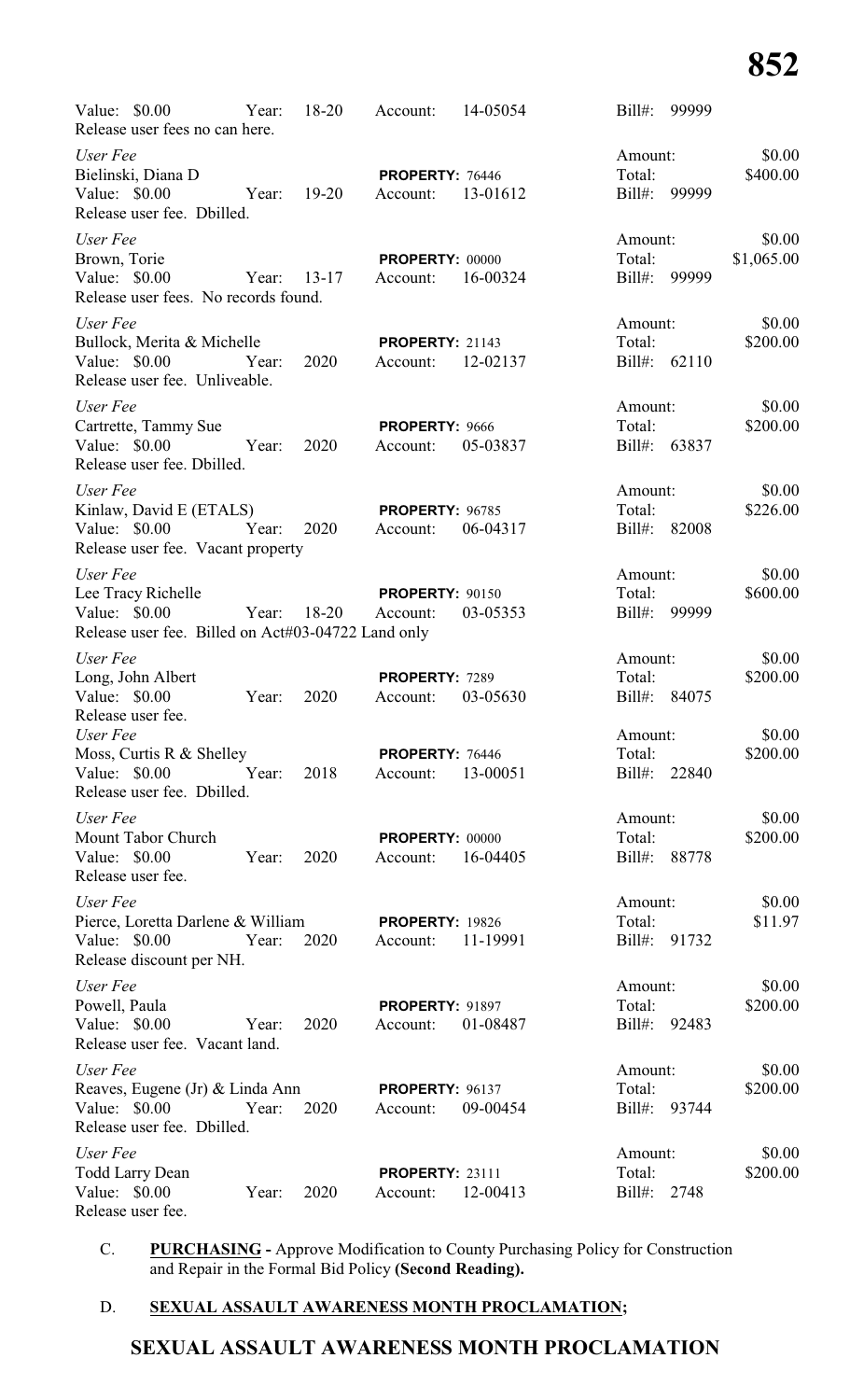# **April 2021**

**WHEREAS,** Sexual Assault Awareness Month is intended to draw attention to the fact that sexual violence is widespread and has public health implications for every community member of Columbus County; **and**

**WHEREAS,** Rape, sexual assault, and sexual harassment impact our community as seen by statistics indicating that one in five women and one in 16 men will have experienced sexual assault by the time they complete college (Fisher, Cullen, & Turner, 2000); **and**

**WHEREAS,** We must work together to educate our community about what can be done to prevent sexual assault and how to support survivors; **and**

**WHEREAS,** Staff and volunteers of anti-violence programs at/in Columbus County encourage every person to speak out when witnessing acts of violence however small; **and**

**WHEREAS,** With leadership, dedication, and encouragement, there is compelling evidence that we can be successful in reducing sexual violence in Columbus County through prevention education, increased awareness, and holding perpetrators who commit acts of violence responsible for their actions; **and**

**WHEREAS,** the Columbus County Commissioners strongly supports the efforts of national, state, and local partners, and of every citizen to actively engage in public and private efforts, including conversations about what sexual violence is, how to prevent it, how to help survivors connect with services, and how every segment of our society can work together to better address sexual violence.

**NOW, THEREFORE, BE IT RESOLVED,** we, the Columbus County Board of Commissioners do hereby proclaim that April 2021, is **Sexual Assault Awareness Month** in Columbus County and we join advocates and communities across the country in taking action to prevent sexual violence. April is Sexual Assault Awareness Month, and each day of the year is an opportunity to create change for the future.

**ADOPTED,** this the 19th day of April 2021.

**COLUMBUS COUNTY BOARD OF COMMISSIONERS**<br>*S/JEROME McMIL* **/s/** *RICKY BULLARD* **, Chairman** */s/JEROME McMILLIAN***, Vice Chairman /s/** *CHRIS SMITH* **/s/** *GILES E. BYRD /s/ LAVERN COLEMAN /S/***/** *BRENT WATTS /s/ CHARLES T. McDOWELL* **ATTESTED BY: /s/** *AMANDA B. PRINCE***, County Attorney /s/** *JUNE B. HALL***, Clerk to the Board** */s/ EDDIE H. MADDEN, JR.*, County Manager

- E. **Legal Contracts for Consulting Services:** Amanda B. Prince, County Attorney, is requesting Board approval of increases; No documents were attached.
- F. **National Telecommunicators Week 2021;**

# **NATIONAL TELECOMMUNICATORS WEEK 2021 PROCLAMATION**

**WHEREAS,** the Columbus County Public Safety Communications Center known as Columbus Central plays a vital role in the protection of human life and property in our county; **and**

**WHEREAS,** while enduring long shifts and handling frequent life and death emergencies, Columbus Central telecommunicators set high standards in performing their duties in a dedicated, diligent and compassionate manner; **and**

**WHEREAS,** these dedicated professionals efficiently coordinate emergency services to ensure the health and safety of our residents, visitors and travelers in our cities, towns, county and on our highways, 24 hours a day seven days a week; **and**

**WHEREAS,** Columbus Central telecommunicators are rarely visible to the public while performing an exceptional service that deserves praise and recognition.

**NOW, THEREFORE, BE IT RESOLVED** that the BOARD OF COMMISSIONERS of the County of Columbus, does hereby proclaim **April 12-16, 2021**, as National Telecommunicators Week and commend the devotion, contributions and services of the Columbus County Telecommunciators.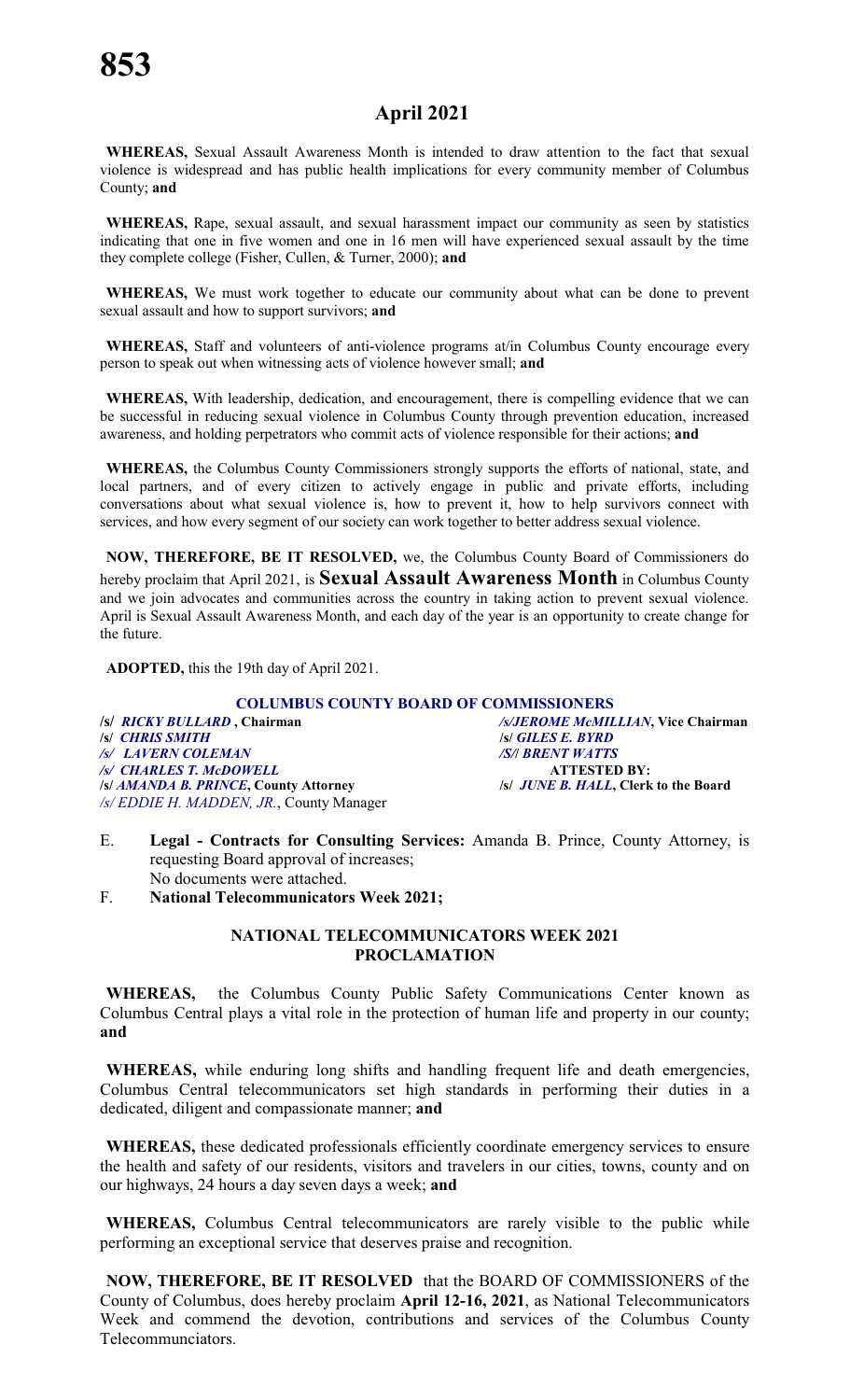**ADOPTED,** this the 19th day April, 2021.

# **COLUMBUS COUNTY BOARD OF COMMISSIONERS**

**/s/** *RICKY BULLARD* **, Chairman** */s/JEROME McMILLIAN***, Vice Chairman /s/** *CHRIS SMITH* **/s/** *GILES E. BYRD /s/ LAVERN COLEMAN /s/ BRENT WATTS /s/ CHARLES T. McDOWELL* **ATTESTED BY: /s/** *EDDIE H. MADDEN, JR.***, County Manager /s/** *JUNE B. HALL***, Clerk to the Board; /s/** *AMANDA B. PRINCE***, County Attorney** and

#### G. **Surety Bond \$50,000 for Jay Leatherman.**

#### **Agenda Item #6: PRESENTATION - CERTIFICATE of APPRECIATION to COLUMBUS REGIONAL HEALTHCARE SYSTEM:**

Commissioner Coleman requested the presentation of the following Certificate of Appreciation to Columbus Regional Healthcare System for all the aid and help during the COVID-19 Vaccination Clinic.

## **Columbus County Commissioners present this Certificate of Appreciation To COLUMBUS REGIONAL HEALTHCARE SYSTEM For Invaluable Service to the People of Columbus County at the COVID-19 Vaccination Event on Saturday, March 20, 2021 From 9:00 A.M. - 4:00 P.M.**

#### **Given at Whiteville, North Carolina, this fifth day of April, 2021**

## **/s/ JUNE B. HALL**, Clerk to the Board **(SEAL)** /s/ **RICKY BULLARD,** Chairman

Commissioner Byrd made a motion to approve the Certificate of Appreciation to Columbus Regional Healthcare System, seconded by Commissioner Smith. The motion unanimously passed.

## **Agenda Item #7: PRESENTATION - PROCLAMATION of APPRECIATION and RECOGNITION to the FOLLOWING FIRE DEPARTMENTS:**

# **A. BRUNSWICK FIRE DEPARTMENT; B. ROSELAND FIRE DEPARTMENT;** and **C. WILLIAMS FIRE DEPARTMENT.**

Chairman Ricky Bullard requested Board approval and adoption of the following Proclamations of Appreciation and Recognition for each department recognizing recent improvements in their fire ratings

#### **PROCLAMATION of APPRECIATION and RECOGNITION to** *BRUNSWICK FIRE DEPARTMENT*

**WHEREAS,** within Columbus County, there are several fire and rescue units that render aid to the citizens in times of need and injury within the most prompt time within their accessible equipment, supervision and staff; **and**

**WHEREAS,** the *Brunswick Fire Department* was chartered many years ago and has been operating to render fire protection since that time; **and**

**WHEREAS,** *Brunswick Fire Department* has dedicated members and answers multiple calls per year, and renders assistance to anyone in need, and in this process has saved many lives.

**NOW, THEREFORE, BE IT PROCLAIMED,** we, the Columbus County Board of Commissioners proudly present this **Proclamation of Appreciation and Recognition** to *Brunswick* **Fire Department** for excelling in their fire inspection of proper staffing, sufficient equipment, proper maintenance of equipment, communications capabilities and availability of a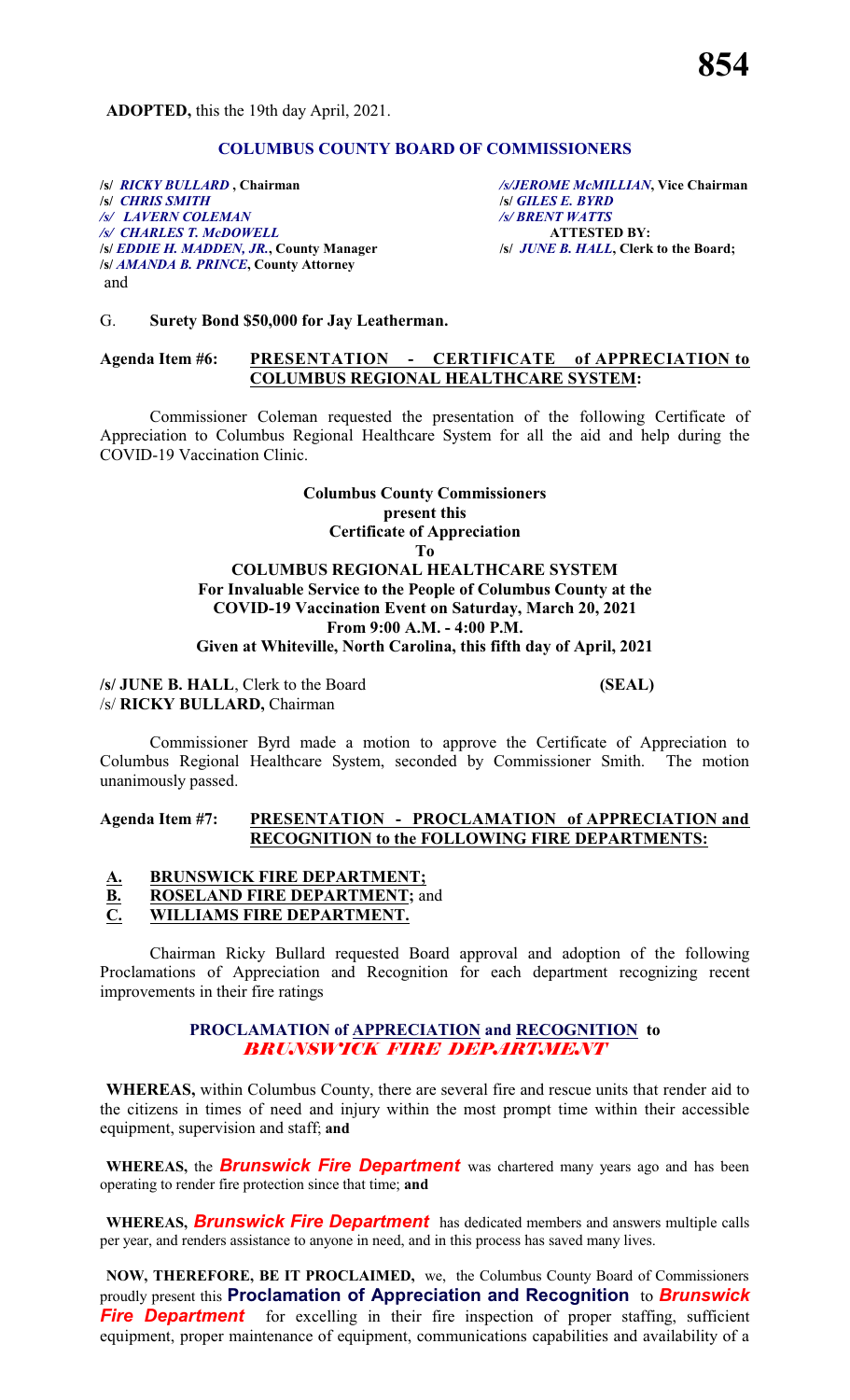water source. This inspection allowed the lowering of the Fire Rating to a Class 5 which will benefit the citizens in their district and Columbus County.

**APPROVED** and **ADOPTED** this the 19th day of April, 2021.

# **COLUMBUS COUNTY BOARD OF COMMISSIONERS**<br>/s/*BICKY BULLARD* , Chairman /s/*JEROME McMILLI.*

**/s/** *RICKY BULLARD* **, Chairman** */s/JEROME McMILLIAN***, Vice Chairman** */s/ LAVERN COLEMAN /s/ BRENT WATTS /s/ CHARLES T. McDOWELL* **ATTESTED BY: /s/** *EDDIE H. MADDEN, JR.***, County Manager /s/** *JUNE B. HALL***, Clerk to the Board; /s/** *AMANDA B. PRINCE***, County Attorney**

**/s/** *CHRIS SMITH* **/s/** *GILES E. BYRD* 

# **PROCLAMATION of APPRECIATION and RECOGNITION to** *ROSELAND FIRE DEPARTMENT*

**WHEREAS,** within Columbus County, there are several fire and rescue units that render aid to the citizens in times of need and injury within the most prompt time within their accessible equipment, supervision and staff; **and**

WHEREAS, the **Roseland Fire Department** was chartered many years ago and has been operating to render help since that time; **and**

**WHEREAS,** *Roseland Fire Department* started working diligently to help anyone in need in a prompt time frame; **and**

**WHEREAS,** *Roseland Fire Department* has dedicated members and answers multiple calls per year, and renders help to anyone in need, and in this process has saved many lives.

**NOW, THEREFORE, BE IT PROCLAIMED,** we, the Columbus County Board of Commissioners proudly presents this **Proclamation of Appreciation and Recognition** to *Roseland* **Fire Department** for their diligent and endless hours of dedication in requesting the Fire Rating to be in line with Number 5, ultimately benefitting the citizens of Roseland, and Columbus County.

**APPROVED** and **ADOPTED** this the 19th day of April, 2021.

# **COLUMBUS COUNTY BOARD OF COMMISSIONERS**<br>/s/*RICKY BULLARD*, Chairman /s/*SJEROME McMILLL* **/s/** *RICKY BULLARD* **, Chairman** */s/JEROME McMILLIAN***, Vice Chairman** */s/ LAVERN COLEMAN /s/ BRENT WATTS /s/ CHARLES T. McDOWELL* **ATTESTED BY: /s/** *EDDIE H. MADDEN, JR.***, County Manager /s/** *JUNE B. HALL***, Clerk to the Board; /s/** *AMANDA B. PRINCE***, County Attorney**

**/s/** *CHRIS SMITH* **/s/** *GILES E. BYRD* 

# **PROCLAMATION of APPRECIATION and RECOGNITION to** *WILLIAMS TOWNSHIP FIRE DEPARTMENT*

**WHEREAS,** within Columbus County, there are several fire and rescue units that render aid to the citizens in times of need and injury within the most prompt time within their accessible equipment, supervision and staff; **and**

**WHEREAS,** the *Williams Township Fire Department* was chartered many years ago and has been operating to render fire protection since that time; **and**

**WHEREAS,** *Williams Township Fire Department* has dedicated members and answers multiple calls per year, and renders assistance to anyone in need, and in this process has saved many lives.

**NOW, THEREFORE, BE IT PROCLAIMED,** we, the Columbus County Board of Commissioners proudly present this **Proclamation of Appreciation and Recognition** to *Williams* **Township Fire Department** for excelling in their fire inspection of proper staffing, sufficient equipment, proper maintenance of equipment, communications capabilities and availability of a water source. This inspection allowed the lowering of the Fire Rating to a Class 5 which will benefit the citizens in their district and Columbus County.

**APPROVED** and **ADOPTED** this the 19th day of April, 2021.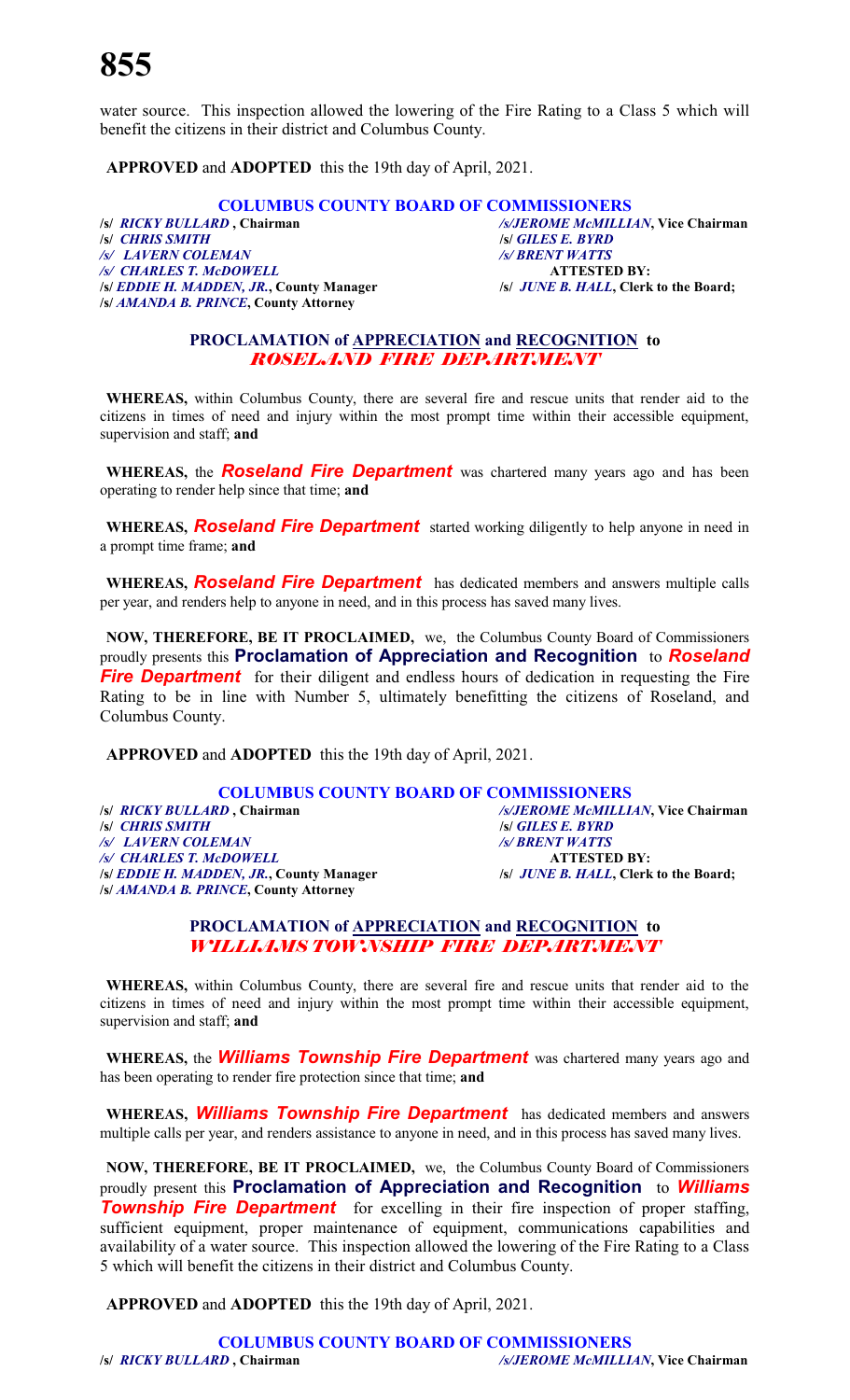#### **/s/** *CHRIS SMITH* **/s/** *GILES E. BYRD /s/ LAVERN COLEMAN /s/ BRENT WATTS /s/ CHARLES T. McDOWELL* **ATTESTED BY: /s/** *EDDIE H. MADDEN, JR.***, County Manager /s/** *JUNE B. HALL***, Clerk to the Board; /s/** *AMANDA B. PRINCE***, County Attorney**

Commissioner Watts made a motion to approve and adopt the Proclamation(s) of Appreciation and Recognition to Brunswick Fire Department, Roseland Fire Department and Williams Fire Department, seconded by Commissioner Coleman. The motion unanimously passed.

# **Agenda Item #8: PUBLIC INPUT:**

Chairman Bullard opened the floor for Public Input. The following spoke.

- 1. **Eddie Cavenaugh, Wilmington, NC:** stated the following: -I am a land surveyor, and I have worked with six (6) or seven (7) different counties; -From my experience with your Planner, she is not willing to work with a surveyor; -I sent my request to her office at 6:30 A.M., and at 2:45 P.M., my request was not showing a read only reply; **and** -With practices like this, land surveyors cannot survive.
- 2. **Paul Gerald, Jr., (E-mail sent to Amanda B. Prince):** stating the following:

-I want to know the number and names of the members appointed to the Trillium's Southern Regional Health Board. There seems to be some misunderstanding about the number and names. I was told that I had been appointed but was told by someone else that was an error. The Secretary to the Board was not able to get me the information. Thank you for your assistance.

## **Agenda Item #9: NORTH CAROLINA DEPARTMENT OF TRANSPORTATION - ROAD MAINTENANCE UPDATE:**

Ken Clark, County Maintenance Engineer, presented the following information relative to road maintenance.

1. Topics for Discussion:

-How are road improvements and maintenance funded -Why doesn't maintenance do what I want when I want -What projects are "in the works" for Columbus County

2. NCDOT Funding Sources FY 2020:

|                             | <b>Percent of Revenue</b> | <b>Funding (Billions)</b> |
|-----------------------------|---------------------------|---------------------------|
| Tax on Motor Fuels          | 40.3%                     | \$2,148.6                 |
| Federal                     | 26.9%                     | \$1,435.2                 |
| Highway Use Tax             | 15.6%                     | \$833.9                   |
| <b>DMV</b> Registration     | 11.4%                     | \$610.3                   |
| Title Fees & Other          | 3.8%                      | \$201.3                   |
| Licenses                    | $2.0\%$                   | \$108.9                   |
| <b>Local Property Taxes</b> | $0\%$                     | 0%                        |
| <b>Sales Taxes</b>          | $0\%$                     | 0%                        |

# 3. **State Maintained Road Mileage - Comparison With Neighboring States:**

|                | <b>State Maintained</b> | <b>Total Public Mileage</b> |
|----------------|-------------------------|-----------------------------|
| North Carolina | 79,669                  | 106,521<br>75%              |
| Virginia       | 57,867                  |                             |
| South Carolina | 41,444                  |                             |
| Georgia        | 13,884                  | 11%<br>123,546              |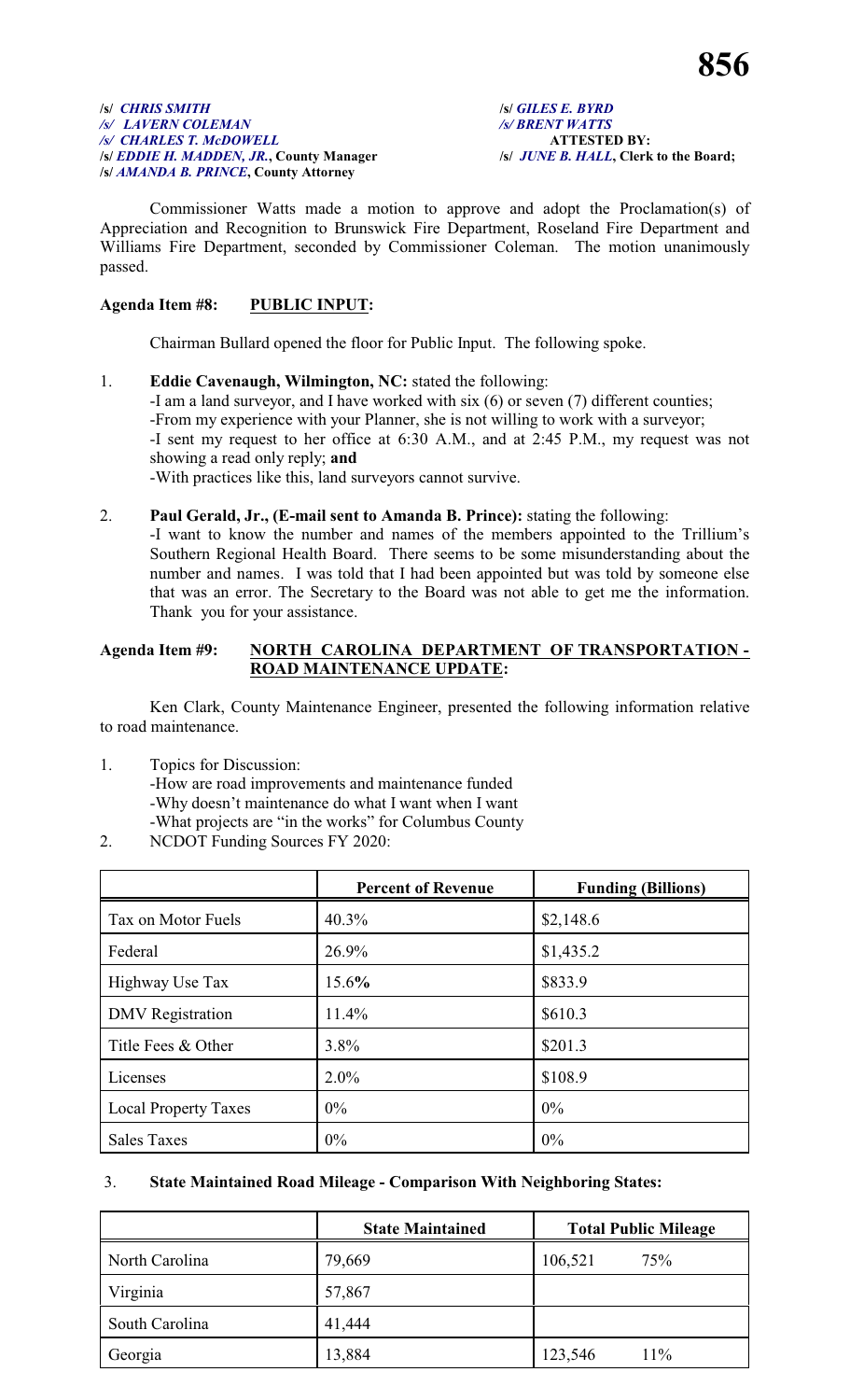| $\mathbf{r}$<br>$cc$ $\Omega$ $\Omega$<br>________ | '/L<br>u<br>∠−ບ<br>- -<br>- | $\overline{\phantom{a}}$<br> | 20% |
|----------------------------------------------------|-----------------------------|------------------------------|-----|
|                                                    |                             |                              |     |

| 4. |  | Let's Talk Local - (State Maintained Bladen / Columbus) |  |
|----|--|---------------------------------------------------------|--|
|----|--|---------------------------------------------------------|--|

| <b>LOCATION</b>      | <b>PAVED</b> | <b>UNPAVED</b> | <b>TOTAL</b> |
|----------------------|--------------|----------------|--------------|
| <b>Bladen County</b> | 823.91       | 50.26          | 874.17       |
| Columbus County      | 1153.45      | 89.64          | 1243.09      |
| District 3 Total     | 1977.36      | 139.90         | 2117.26      |
| Rhode Island         |              |                | 1100         |

# 5. **Local Asset Stats - Columbus County**

| Lane Miles of Payement    | 2,629           |
|---------------------------|-----------------|
| Miles of Roadside Ditches | $\approx$ 2,400 |
| Crossline Pipes           | >5,000          |
| Driveway Pipes            | >15,000         |
|                           |                 |

# 6. **Maintenance Response or Lack Thereof)**

-Paradigm Shift in the Way We Do Business (Mid-2000's)

- -Reductions in Force
- -Increased Focus on Unit Costs / Productivity
- -Environmental Constraints
- -Shift from "Worst First" Paving to Preservation

-Adopted Planned Maintenance Approach (Systematic)

- -Let Pavements Drive Maintenance Decision Making
- -Adopted a 'Section Approach' to Maintenance
- -Properly prepare Roads Ahead of Resurfacing / Chip Seals
- -Choose the 'Right Treatment' for Specific Roadway Situation
- -Moved From 'Reactive' (and/or 'Citizen Initiated' Maintenance a Decade Ago to 80% Planned / 20% Reactive Currently

| <b>RANK</b>    | <b>COUNTY</b> | <b>AVG PAVEMENT</b><br><b>RATING</b> | % GOOD | <b>GOOD LANE</b><br><b>MILES</b> | <b>LANE</b><br><b>MILES</b> |
|----------------|---------------|--------------------------------------|--------|----------------------------------|-----------------------------|
| 1              | Cumberland    | 89.0                                 | 79.8   | 2,594                            | 3,250                       |
| $\overline{2}$ | Bladen        | 88.9                                 | 79.7   | 1,454                            | 1,824                       |
| 3              | Montgomery    | 88.8                                 | 80.8   | 1,169                            | 1,447                       |
| $\overline{4}$ | Harnett       | 88.5                                 | 76.7   | 1,861                            | 2,428                       |
| 5              | Columbus      | 88.3                                 | 75.7   | 1,990                            | 2,629                       |
| 6              | Pamlico       | 87.9                                 | 76.4   | 406                              | 532                         |
| $\overline{7}$ | Lincoln       | 87.7                                 | 77.3   | 1,328                            | 1,717                       |
| 8              | Alexander     | 87.7                                 | 78.8   | 848                              | 1,076                       |
| 9              | Tyrrell       | 87.6                                 | 75.6   | 297                              | 392                         |
| 10             | New Hanover   | 87.3                                 | 75.9   | 1,070                            | 1,408                       |

# 7. **N.C. Pavement Condition Scores**

# **8. Drainage Response**

-NCDOT is a Property Owner

- -Must Receive Stormwater From Upstream
- -Must Send Water Downstream Without Undue Erosion

-NCDOT Works Within Our ' Property" To Address Drainage

-NCDOT Does Not Go 'Off Property' To Address Drainage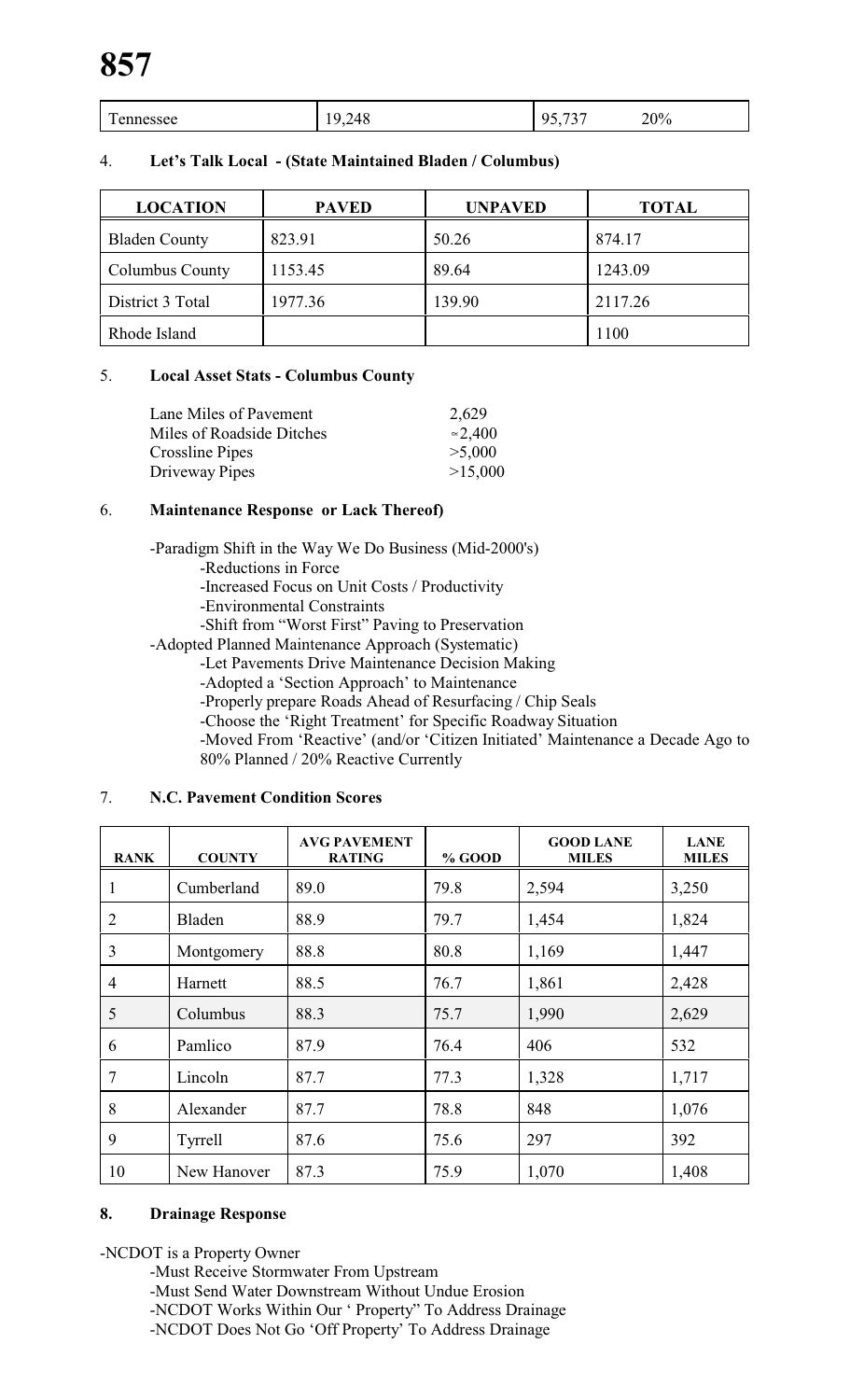# **9. Most Common Drainage Issues**

-Property Located in Floodplain

-Will Periodically Flood

-Naturally Occurring Condition

-Poor Outfall Condition (Off NCDOT Property)

-Causes Water To Back Up In Roadside Ditches

-Excavating Deeper Roadside Ditches Only Deepens Standing Water Without Effectively Moving It

-Excessive Herbicide Usage / Plowing to Ditch

-Erosion of Ditch Banks Leads To Downstream Sedimentation

#### **10. Top 20 Record River Stages on Waccamaw River at Freeland (New Britton)**

| <b>RANK</b>    | <b>STAGE (FT)</b> | <b>DATE</b> | <b>RANK</b> | <b>STAGE (FT)</b> | <b>DATE</b> |
|----------------|-------------------|-------------|-------------|-------------------|-------------|
|                | 22.47             | 9/20/2018   | 11          | 15.97             | 1/13/1993   |
| $\overline{2}$ | 19.30             | 9/21/1999   | 12          | 15.97             | 8/23/1981   |
| 3              | 19.00             | 12/12/2016  | 13          | 15.94             | 2/18/1998   |
| $\overline{4}$ | 17.02             | 9/12/1996   | 14          | 15.92             | 2/14/1948   |
| 5              | 16.99             | 10/22/1999  | 15          | 15.84             | 10/14/1996  |
| 6              | 16.95             | 10/8/2015   | 16          | 15.74             | 3/8/1971    |
| 7              | 16.63             | 9/26/1955   | 17          | 15.68             | 9/12/1979   |
| 8              | 16.47             | 3/23/1983   | 18          | 15.58             | 3/6/1987    |
| 9              | 16.13             | 2/10/2016   | 19          | 15.57             | 4/5/1973    |
| 10             | 16.12             | 3/10/1959   | 20          | 15.54             | 8/2/1960    |

# **Agenda Item #10: FINANCE - FINANCIAL REPORT:**

Jay Leatherman, Interim Finance Director, delivered a Financial Summary as of March 31, 2021 relative to Fund 10 - Operating Fund and Other Funds.

# **Agenda Item #11: FIRE and RESCUE - REVISED COLUMBUS COUNTY BOARD of COMMISSIONERS RESOLUTION APPROVING INSURANCE DISTRICT BOUNDARIES for BRUNSWICK VOLUNTEER FIRE DEPARTMENT:**

Shannon Blackman, Columbus County Fire Marshal and Chairman Gordon Graham, Chairman of the Board of Directors, Brunswick Volunteer Fire Department, requested approval of the following **Revised** Columbus County Board of Commissioners Resolution Approving Insurance District Boundaries for Brunswick Volunteer Fire Department. **(This item was tabled at the April 05, 2021 Meeting.)**

## **REVISED COLUMBUS COUNTY BOARD of COMMISSIONERS RESOLUTION APPROVING INSURANCE DISTRICT BOUNDARIES for BRUNSWICK VOLUNTEER FIRE DEPARTMENT**

**WHEREAS,** the fire district boundaries for fire departments are established by Boards of County Commissioners pursuant to N.C.G.S. § 153A-233, which districts are also used for insurance grading purposes; **and**

**WHEREAS,** the fire district boundaries for Columbus County need to be revised to change the way they have historically been described by a point to point-to-point description to by reference of maps created using the GIS system, and to reflect annexations by municipalities in the County; **and**

**WHEREAS,** the Columbus County Fire Marshal has caused to be created a new fire insurance district map using the GIS system for Brunswick Volunteer Fire Department Fire District which is incorporated by reference into Exhibit A to this Resolution.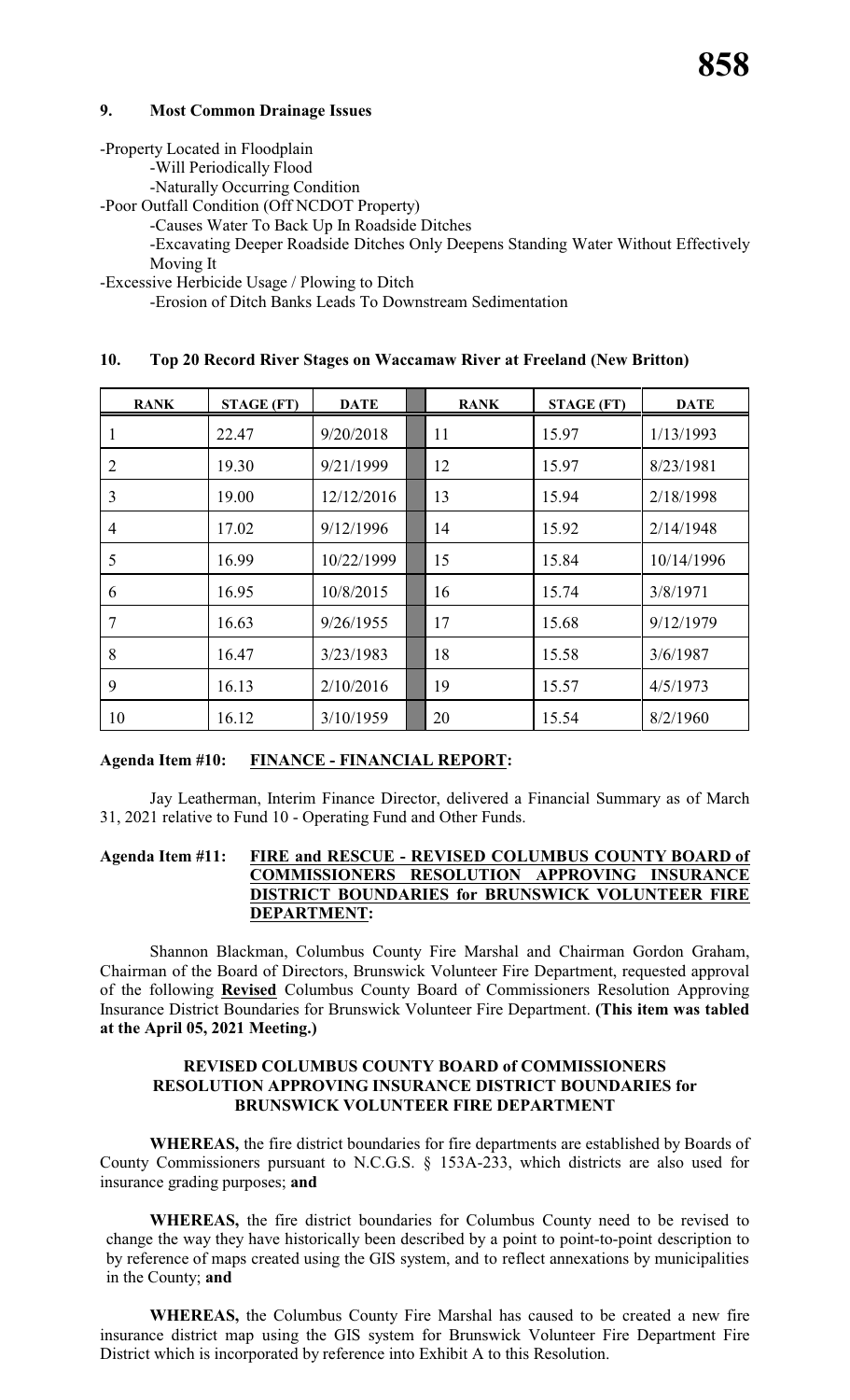**NOW, THEREFORE, BE IT RESOLVED** that the Columbus County Board of Commissioners approves the boundary lines of the Brunswick Volunteer Fire Department Fire District and as represented in the GIS produced map certified by the County Fire Marshal referenced in Exhibit A.

APPROVED this 19<sup>th</sup> day of April 2021.

# **COLUMBUS COUNTY BOARD OF COMMISSIONERS** /s/ **RICKY BULLARD, Chairman ATTESTED BY:** /s/ **JUNE B. HALL, Clerk to the Board**

After lengthy and in-depth discussion, Commissioner Byrd made a motion to divide the stated area at the center of the four (4) lane highway, granting the North side to Whiteville and the south side to the Town of Brunswick, seconded by Commissioner Smith.

#### **SUBSTITUTE MOTION:**

Commissioner McDowell made a motion to approve and adopt the **Revised** Columbus County Board of Commissioners Resolution Approving Insurance District Boundaries for Brunswick Volunteer Fire Department, seconded by Commissioner Coleman.

A roll-call vote was taken with the following results:

**AYES:** Chairman Bullard, Vice Chairman McMillian, Commissioners Coleman, McDowell and Watts; **and NAYS:** Commissioners Smith and Byrd.

The Substitute Motion passes on a five (5) to two (2) vote.

# **Agenda Item #12: SOCIAL SERVICES - MARCH, 2021 ADMINISTRATIVE UPDATE:**

Algernon McKenzie, Social Services Director, delivered the following March 2021 Social Services Administrative Update.

Columbus County DSS continues to participate in the Covid-19 planning team calls during the week. Updates are given on the County's and State's Covid-19 status. During the month of March, a mass vaccination clinic was held at Southeastern Community College. We had several staff that participated in this event on March 20, 2021.

On March 11, 2021 I participated in the NC Directors Association monthly webinar. We continue to receive updates on Medicaid Transformation/NC Managed Care. There have been 5,927 individuals who enrolled in a health plan and the state has mailed out 800,000 enrollment packets. There is still a low number of hospitals that are entering contracts with the enrollment broker. The state will monitor the enrollment of hospitals and make a decision on a possible delay in the roll out of Managed Care sometime in May 2021.

We were informed that a request has been sent to USDA for a Child Care Pandemic EBT program, which would serve children under the age of 6 years old only who are Food and Nutrition eligible. There are currently 36,367 in this age group receiving Food and Nutrition benefits. They hope to begin in May 2021 if the request is approved.

We also learned during our meeting that the transfer of guardianship from the state to local DSS agencies will not occur this year, but in 2022-2023. This was good news for counties because we could receive a number of individuals that are in facilities or being managed by the state.

We continue to have conference calls and virtual meetings with our various program area representatives. They provide information on policy changes, problem areas, and review county data with program managers, supervisors, and agency director when possible.

During the month of March, I participated on 11 webinars, zoom meetings, and microsoft teams meetings.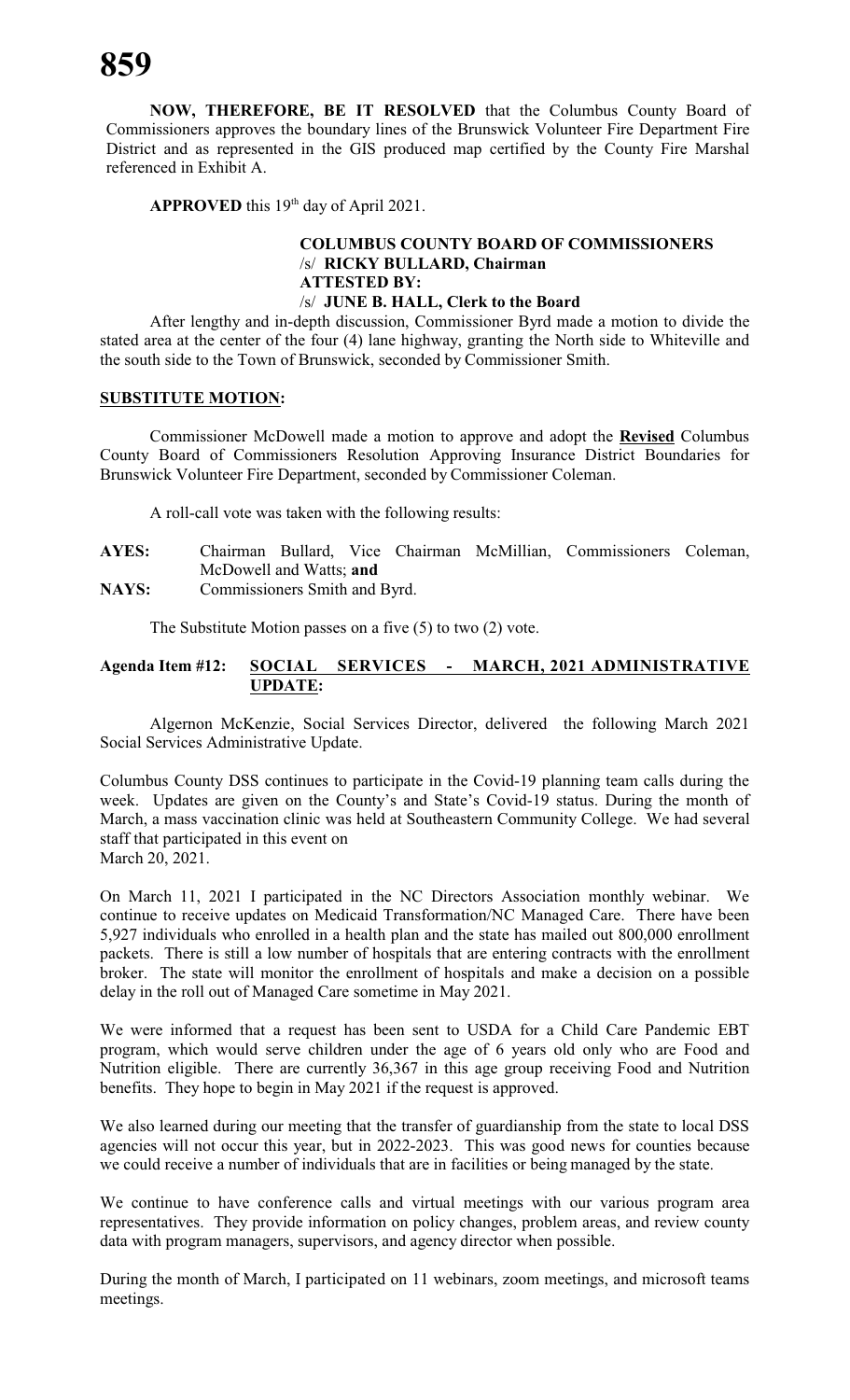Unfortunately, we had one child fatality during the month of March in Child Welfare Services. The fatality has been reported to the state, which is a requirement if our agency is involved with the family.

March is Social Work Appreciation month. A drop in lunch was provided to the social workers by the management staff. The theme for the lunch was "Nacho Average Social Workers", because these ladies and gentlemen are not your average social workers.

The month of April is Child Abuse Prevention Awareness Month.

Lastly our building continues to be fogged each morning prior to staff arriving. We continue to provide personal protective equipment to all staff. Common areas are cleaned throughout the day. Washing hands, wearing mask, and social distancing continue to be stressed during work hours.

Many of our staff have now been vaccinated due to more vaccines being offered.

| <b>Economic Services</b>                |                                                                                                                                                        |  |
|-----------------------------------------|--------------------------------------------------------------------------------------------------------------------------------------------------------|--|
| <b>PROGRAM</b>                          | <b>STATISTICS</b>                                                                                                                                      |  |
| <b>Food &amp; Nutrition</b>             | <b>Applications Taken: 158</b><br>Applications Approved: 184<br>Active Cases: 6,398<br>Benefits Issued: \$2,562,415.00<br>Participants Served: 12,802  |  |
| <b>Adult Medicaid</b>                   | Applications Taken: 112<br>Cases Terminated: 9<br>Redeterminations: 280<br><b>Applications Processed: 144</b>                                          |  |
| <b>Family &amp; Children's Medicaid</b> | Applications Taken: 168<br>Applications Processed: 221<br>Redeterminations: 859<br>Total Medicaid Cases: 14,305<br>Total Individuals Receiving: 47,174 |  |
| <b>Child Support</b>                    | <b>Absent Parents Located: 40</b><br>Orders Enforced: 1048<br>Active Cases: 3,790<br>Collections: \$577,170.00                                         |  |

| March 2021               |  |
|--------------------------|--|
| <b>Economic Services</b> |  |

#### **March 2021 Human Services**

| <b>PROGRAM</b>                                 | <b>STATISTICS</b>                                                                                                                                                                                                                        |
|------------------------------------------------|------------------------------------------------------------------------------------------------------------------------------------------------------------------------------------------------------------------------------------------|
| <b>Adult Services (APS)</b>                    | APS Reports Accepted: 15 <b>Adult Services (APS)</b><br>County Wards: 27<br>Number of Payee Cases: 20<br><b>Adults Served APS: 2</b><br>Number of Medicaid Transportation Trips: 1437<br>Amount Requested for Reimbursement: \$25,484.44 |
| <b>Children's Protective Services</b><br>(CPS) | Reports Accepted: 30<br>Reports Screened out: 26<br>Families Receiving In-Home Services: 42<br>Children Served: 81<br>Contacts with Families Monthly: 581<br>Assessments: 23                                                             |
| <b>Foster Care</b>                             | Foster Children in Foster Homes: 78<br>Children Placed Outside County: 19<br>Agency Adoptions: 0<br>Pending Adoptions: 4<br>Total Foster Homes Licensed: 3<br>Total Children in Foster Care: 81                                          |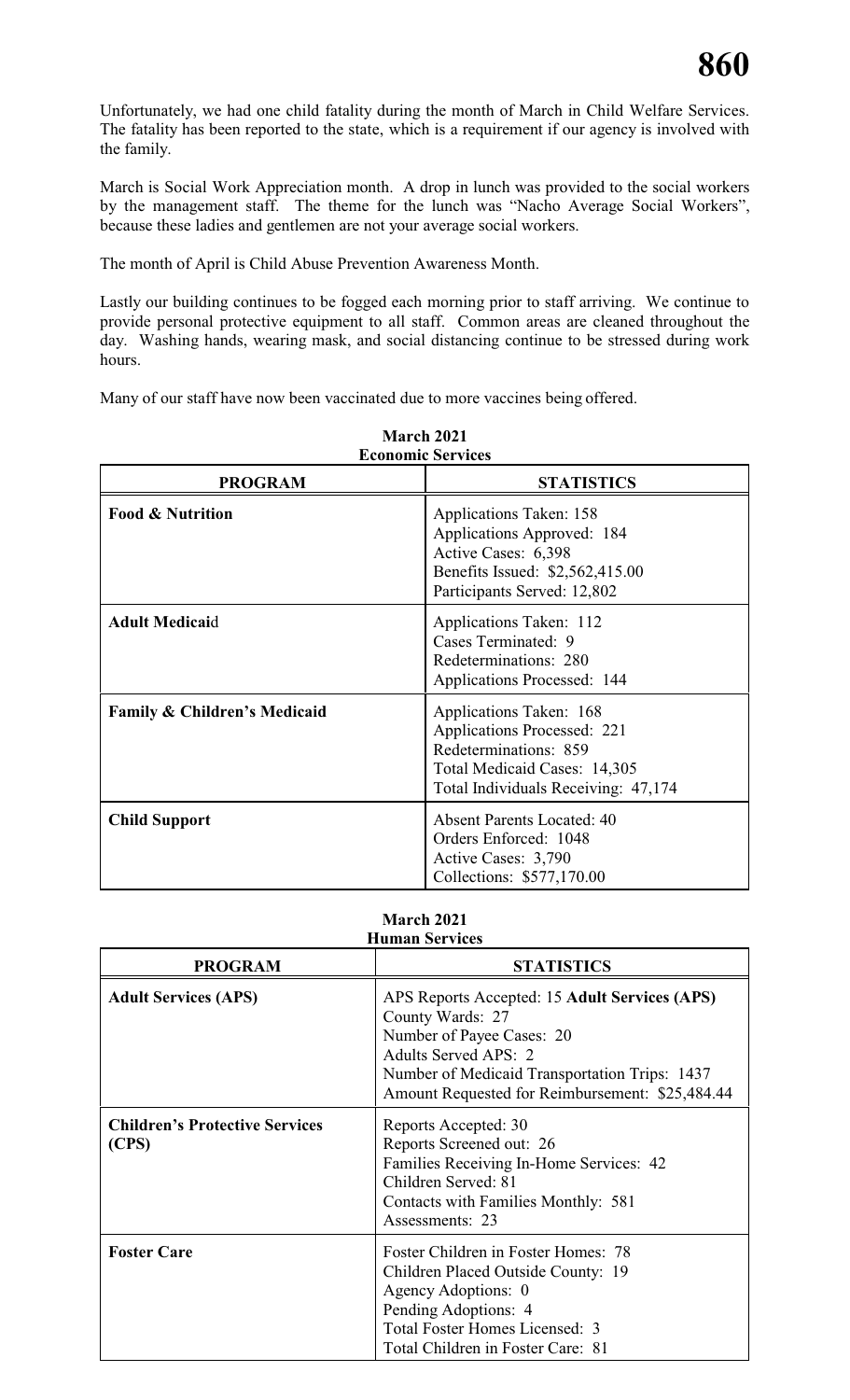| <b>Work First Employment (TANF)</b> | Applications Taken: 9<br>Applications Approved: 4<br><b>Individuals Receiving Benefits: 248</b><br>Entered Employments: 0<br>Number in Non-Paid Work Experience: 0 |
|-------------------------------------|--------------------------------------------------------------------------------------------------------------------------------------------------------------------|
| <b>Program Integrity</b>            | Collections for Fraud: \$1,230.95<br>New Referrals: 10<br>Cases Established: 15                                                                                    |
| Day Care                            | Children Receiving Day Care Assistance: 341<br>Children on the Waiting List: 463<br>Amount Spent on Day Care Services: \$155,747.00                                |

#### **Economic Services Program Narrative**

Family and Children's Medicaid; Adult Medicaid including Nursing Homes/Rest Homes/Community Alternatives Program (CAP); Medicaid Transportation; Food & Nutrition; Child Support/Paralegal and Housekeeping Submitted by Cyndi Hammonds, Income Maintenance Administrator

Reporting Month: March 2021

# **News/Updates/Vacancies**

# **Adult and Family & Children's Medicaid:**

Both Medicaid Teams are mandated by the State to 2nd party review 88 case records each quarter and then send the results of their findings to the State. Each quarter we exceed our mandated 88 cases and read more. Findings that must be reported range from ineligibility, not evaluating for all eligible programs, errors where a worker denied or terminated an application or case when the client was eligible for Medicaid to technical errors including incorrect notices, the evidence in the paper file must match the evidence that is listed in NCFAST, all electronic verifications must be verified for each person and Child Support referrals sent electronically along with proper documentation of everything that was done and how eligibility was established. All evidence must be scanned and attached in NCFAST, if not, this is also a technical error. After each quarter, supervisors use these 2nd party review errors and train their whole staff if needed or they meet with individual workers if the same error continues to occur with the same workers. The same method for reviewing cases for our Local Audits will be used by the State Audit that is coming for the next ten months with 20 cases to be reviewed each month. If ineligibility in cases are found, there will be charge backs to the county. We still have 1 vacancy within these departments and 5 new workers that are in training. Medicaid continues to meet their 90% timely compliance rate.

# **Food and Nutrition:**

Waivers on some policies are still in place continuing to allow more citizens to be eligible for benefits. Those receiving are continuing to the receive the maximum allotment for the household size as well as an additional 15%. P-EBT (benefits for all of Columbus County and Whiteville City School aged children during times when they were in virtual learning) has been approved for the 2nd time since COVID-19. These benefits are going back retroactively to August 2020 when our schools were not determined eligible for the benefits due to them not participating in a 5 consecutive day virtual learning plan. USDA approved a plan of payments for each time a child was learning virtually instead of making it mandatory that it had to be 5 consecutive days. These benefits will continue for families through the end of the school year. We currently have 1 vacancy and 2 still in training on this team.

# **Child Support and Paralegal:**

Child Support was in court sessions for 4 days in March and prepared 225 cases for court action and the paralegal prepared 255 orders. Most of our Child Support Collections comes through wage withholding from the absent parent however we also get payments in court for those that are not participating in wage withholding. Once the absent parent misses 2 payments, we automatically get reports to work to try to get the absent parent to agree to pay or get caught up; if they do not come to an agreement we "show cause" them to court and lots of times we will get some kind of payment the day of court or by a court hearing with the judge. We have 3 vacant agent positions and 1 Lead Agent position vacancy however we have interviewed and are recommending for hire for the Lead Agent position and 1 agent position. It is very difficult to find applicants that qualify for these positions.

# **Medicaid Transportation and Housekeeping:**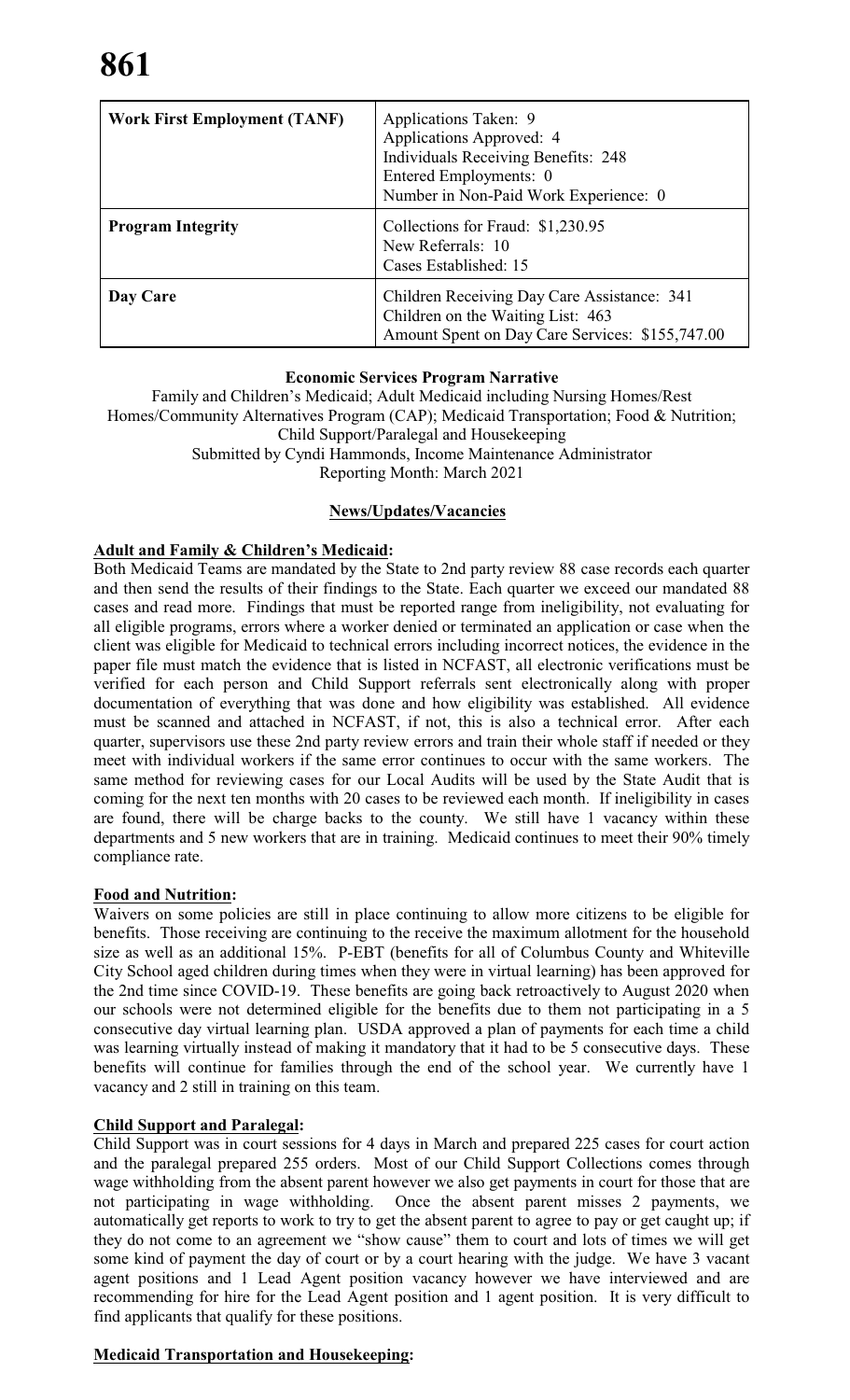•Medicaid Transportation has been very busy with referrals to our vendors. This process involves the client making application for transportation services; once they are approved they call us each time they need transportation to a medical provider and we tell the client to be ready an hour to an hour and half prior to their appointment time. We then send that referral to First Transit or Young Wings of the time and place of the appointment. First Transit has an automated call system that calls the client the day before the appointment to remind them they will be picking them up and Young Wings calls the client for a reminder. Young Wings completes our out of town referral appointments.

•Housekeeping continues to keep our building clean; one of our housekeepers has been promoted so we have 1 vacancy.

#### **HUMAN SERVICES BOARD REPORT Melinda H. Lane, Program Manager Vacancies/Updates/News for March 2021**

#### **Intake/Investigation/Assessment:**

The Intake/Investigation/Assessment Unit continues to be fully staffed. This Unit continues to make mandated contacts to provide needed services to families and children while continuing to utilize precautions due to COVID-19. This Unit has not slowed down in its day-to-day activities of contacts with children, families, and other resource agencies. The Regional Child Welfare Consultant (RCWC) is making monthly contacts to review agency data, policy updates, and casework. She completed an on-site visit in March to review records within this Unit. This was not an official state review, but a review to help ensure workers are up-to-date with their documentation, form completion, and contacts. Overall the review was positive.

#### **In-Home Services:**

The In-Home Services Unit is now fully staffed. This Unit continues to make mandated contacts, although short-staffed, to provide needed services to families and children while continuing to utilize precautions due to COVID-19. This Unit has not slowed down in its day-to-day activities of contacts with children, families, and other resource agencies. The Regional Child Welfare Consultant (RCWC) is making monthly contacts to review agency data, policy updates, and casework. She is also completing random case reviews to help ensure workers are up-to-date with their documentation, form completion, and contacts. Thus far case reviews have been generally positive.

#### **Foster Care/Permanency Planning:**

The Foster Care Unit continues to be fully staffed. This Unit continues to make mandated contacts to provide needed services to families and children while continuing to utilize precautions due to COVID-19. DHHS does continue to make some allowances for cases that are stable and with parent visitation by allowing the use of FaceTime, video chats, etc., although more face-to-face visits are now being conducted. Regular updates continue to be provided from the state regarding guidance and information as things evolve. This Unit continues to participate in some "virtual court," but more in-court cases are beginning to be conducted. This Unit has not slowed down in its day-to-day activities of contacts with children, families, and other resource agencies. The Regional Child Welfare Consultant (RCWC) is making monthly contacts to review agency data, policy updates, and casework. She is also completing random case reviews to help ensure workers are up-to-date with their documentation, form completion, and contacts. Thus far case reviews have been generally positive.

#### **Transitional Unit:**

The Transitional unit continues to have one vacancy. This position has been advertised and interviews will be scheduled soon. Staff are working caseloads while assisting the other Child Welfare Units as needed. This Unit continues to make mandated contacts to provide needed services to families and children while continuing to utilize precautions due to COVID-19. The Foster Home Licensing worker continues to begin to move forward slowly with getting more foster homes licensed since COVID-19 has also affected getting all of the required parts of the licensure packet completed. They are conducting one-on-one time for those that might be interested in completing Deciding Together, instead of the MAPP classes. They have sent out packets in an attempt to recruit and train new prospective foster parents. The Regional Child Welfare Consultant (RCWC) is making monthly contacts to review agency data, policy updates, and casework.

#### **Adult Services:**

The Adult Services Unit continues to be fully staffed. This Unit continues to make mandated contacts to provide needed services to the elderly and disabled while utilizing precautions due to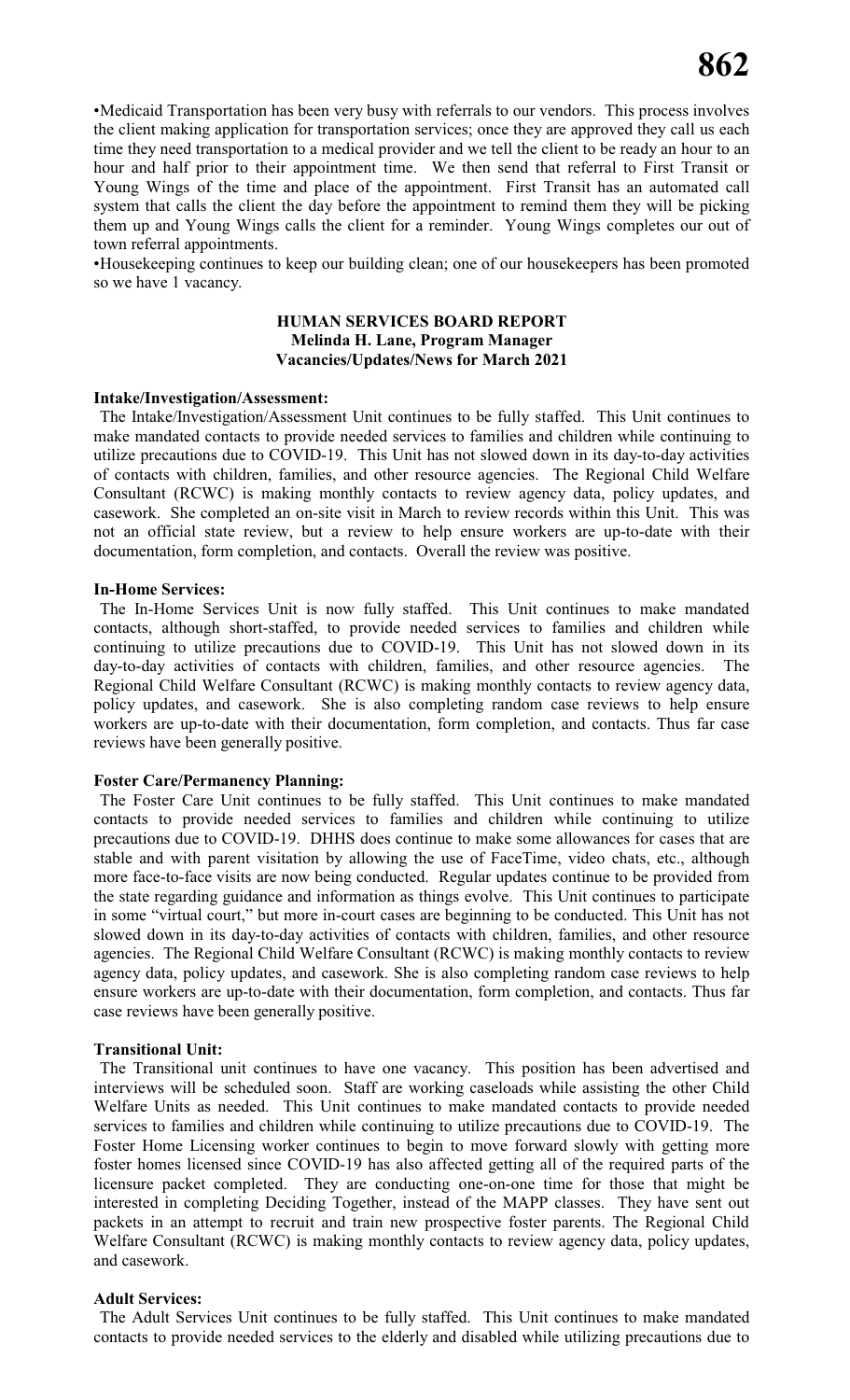# **863**

COVID-19. In the month of March referrals were up. This Unit continues to be busy in its day-to-day activities of contacts with the elderly and disabled and resource agencies.

# **Work First Employment:**

This Unit continues to be fully staffed. The new Supervisor is up and running, quickly learning about the programs she is supervising. COVID-19 continues to make an impact on how this Unit conducts day to day business. Telephone interviews for Work First applications, recertification's, short-term services and benefits continue to be allowed. Certain necessary application documentation can be mailed to individuals that wish to apply and when received back the worker can conduct telephone interviews to complete that application. Some application information is also being provided for pick-up in the foyer area of the agency. Workers are encouraged to make telephone contacts with clients at least every two weeks to offer support and resources to clients

# **Child Day Care:**

The Child Day Care Unit continues to be fully staffed. The new Supervisor is up and running, quickly learning about the programs she is supervising. COVID-19 continues to make an impact on how this Unit conducts day to day business. Day Care services are continuing to be provided and the state is working with county agencies and day cares to help them stay open as much as possible while providing a safe environment for children. DSS staff continue to work with families to ensure their services stay in place while limiting contact to the telephone as much as possible.

# **Program Integrity:**

Program Integrity continues to be fully staffed. COVID-19 continues to limit office visits, encouraging telephone contact. Repayment agreements are being relaxed to help clients during this time.

The Low Income Energy Assistance Program funds are now exhausted. However, the Crisis Intervention Program (CIP) continues to have available funds. Applications are now available on EPASS where applicants can complete and submit applications on-line. Both programs have been very busy since LIEAP opened up to all those that meet the income guidelines. Due to CIP being the only program with available funds right now, temporary staff are gradually being released. In March, 78 applications for CIP were completed with 37 approvals. Duke Energy currently has a moratorium in place for some customers that prevents them from being disconnected.

# **Agenda Item #13: HUD - UTILITIES ALLOWANCE UPDATE FOR SECTION 8:**

Rebecca Tyson, Housing Authority Director, requested Board approval to use the new utility rates for the new physical year, effective July 01, 2021.

Commissioner Byrd made a motion to approve the new utility rates for the new fiscal year, seconded by Commissioner Smith. The motion unanimously passed.

# **RECESS REGULAR SESSION and enter into COLUMBUS COUNTY WATER and SEWER DISTRICTS I, II, III, IV and V BOARD MEETING:**

At 7:43 P.M., Commissioner McDowell made a motion to recess Regular Session and enter into a **combination meeting** of Columbus County Water and Sewer Districts I, II, III, IV and V Board Meeting, seconded by Vice Chairman McMillian. The motion unanimously passed.

# **Agenda Item #14: COLUMBUS COUNTY WATER and SEWER DISTRICTS I, II, III, IV and V - APPROVAL of MINUTES:** April 05, 2021

This information will be recorded in Minute Book Number 2 for each Water District, respectively.

# **Agenda Item #15: COLUMBUS COUNTY WATER and SEWER DISTRICTS I, II, III, IV and V - MONTHLY BILLING ADJUSTMENTS:**

Harold Nobles, Public Utilities Director, requested Board approval of September, October, November and December, 2020 monthly billing adjustments.

This information will be recorded in Minute Book Number 2 for each Water District, respectively.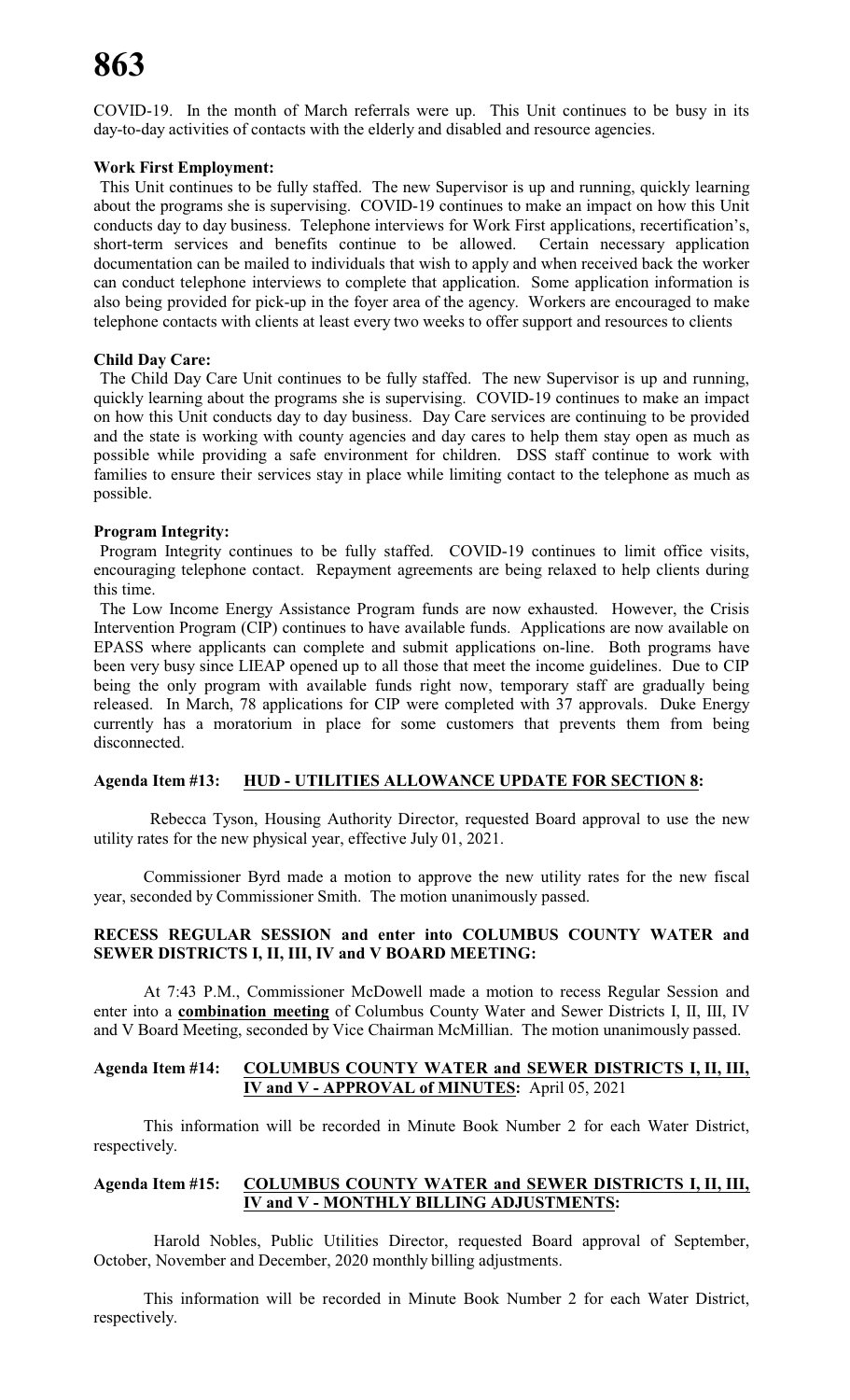# **Agenda Item #16: COLUMBUS COUNTY WATER SEWER DISTRICT V- CHANGE ORDER #2 OLD DOCK SEWER PROJECT, TIME EXTENSION:**

Eddie Madden, County Manager, requested Board approval of Changer Order #2 for Old Dock Sewer Project, Time Extension.

This information will be recorded in Minute Book Number 2 for Columbus County Water and Sewer District V.

# **ADJOURN COMBINATION MEETING of COLUMBUS COUNTY WATER and SEWER DISTRICTS I, II, III, IV AND V BOARD MEETING:**

At 7:45 P.M., Commissioner McDowell made a motion to adjourn the **combination meeting** of Columbus County Water and Sewer Districts I, II, III, IV and V, and resume Regular Session, seconded by Commissioner Smith. The motion unanimously passed.

# **Agenda Item #17: COMMENTS:**

Chairman Bullard opened the floor for comments. The following spoke.

# A. **Department Managers:**

1. **Gary Lanier, Economic Development Director:** stated the following. The Public Hearing that was originally scheduled for tonight did not get advertised.

I will need for this Public Hearing to be scheduled again for Monday, May 03, 2021.

# **MOTION:**

Vice Chairman McMillian made a motion to schedule a Public Hearing on the Inter-local Agreement Between Columbus County and Brunswick County for Brunswick County to Provide Sewer Service in Delco Along U.S. Highway 74/76, on Monday, May 03, 2021,seconded by Commissioner Byrd. The motion unanimously passed.

# 2. **Edward Davis, Soil and Water Conservation:** stated the following:

-I have been working here for thirty(30) years, one (1) month and two (2) days;

-I would like to thank the Board of Commissioners for their willingness to work with me;

-The citizens have been great to work with;

-I have enjoyed my job with Columbus County;

-I will turn my job over to Lisa Russ who will be the Interim Director until June 01, 2021; -We have hired a new director, Morgan Hayes, who will begin on June 01, 2021; **and** -We have a new Watershed Coordinator, Phillip Spivey.

# B. **Board of Commissioners:**

# 1. **Commissioner Byrd:** stated the following:

-I received a very nice Thank You Note from the family of Raymond Shaw; -Thank you Gary for your help with preserving the railroad bed; -There is an existing Ordinance in Columbus Country that is restricting landowners from what they need to do with their lot sizes, that needs to be revised; **and** -There is an area in the County that is requesting a rail bed.

# 2. **Vice Chairman McMillian:** stated the following:

-We need to continue working on County water extensions; -The surrounding neighbors would like to purchase the Mount Olive School building; **and** -I would like to know if the Parks and Recreation Facility is open.

3. **Commissioner Smith:** I would like to open the senior centers. The reply received was the senior centers were opened on April 12, 2021, with restrictions.

# 4. **Commissioner McDowell:** stated the following:

-House Bill 592 would help Columbus County schools, and we need to strongly support;

-Dalton Dockery has been published in a magazine for his professionalism and we need to congratulate him; **and**

-I went past the hospital and spotted a new Transport company that has not been franchised.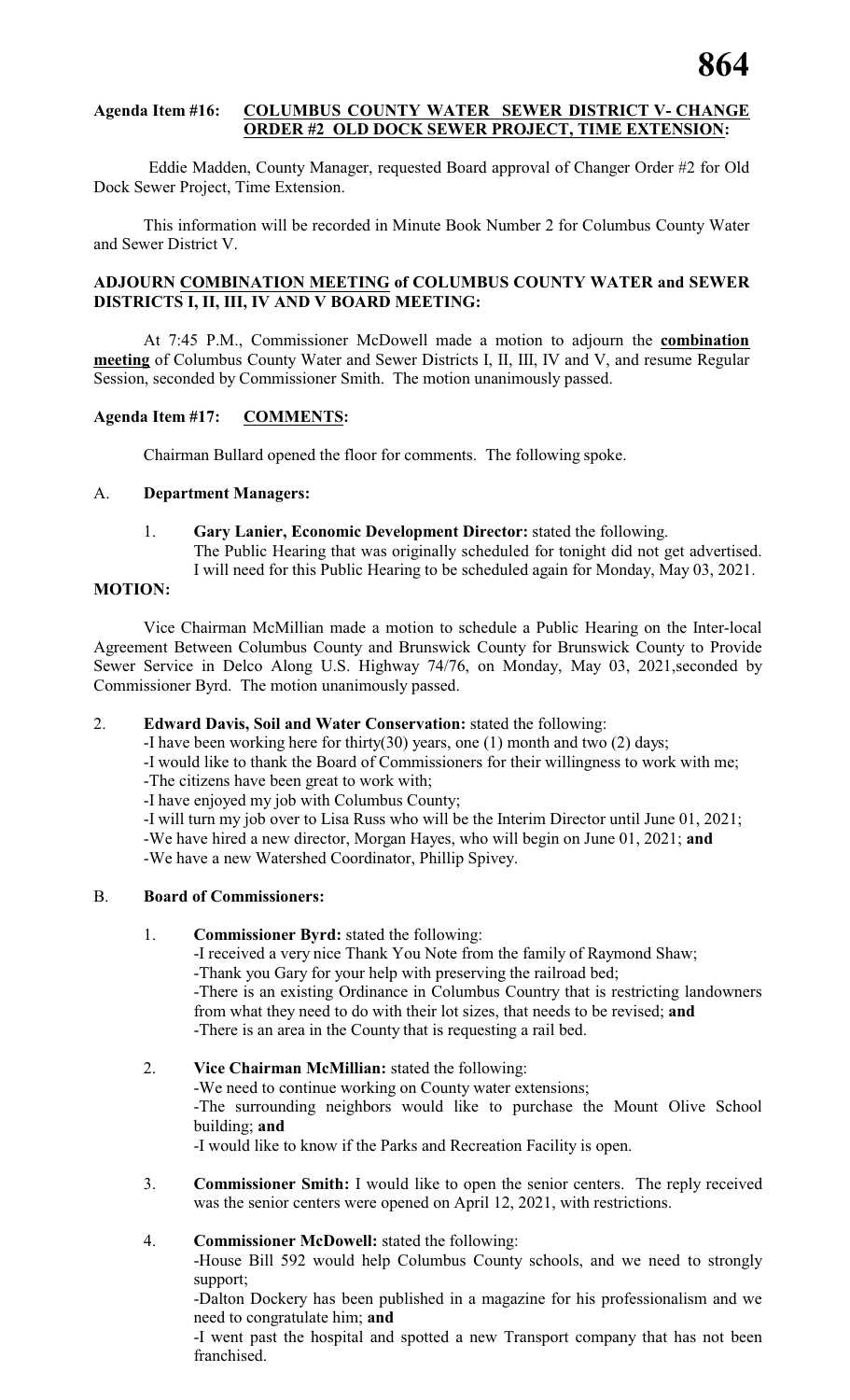- 5. **Commissioner Coleman:** we need to emphasize our water, and for the ones who do not have the water, and would like to have the water, please be patient, and it is in the process.
- 6. **Chairman Bullard:** stated the following: -I will give congratulations to Dr. Gary Lanier for all the hard work he has done to recruit businesses in Columbus County; **and** -The architect has called and stated we have chosen the right path for the Historic Courthouse.

# C. **County Manager (Edwin H. Madden, Jr.):** stated the following:

-The interim financing for Cerro Gordo School has been approved by the Local Government Commission last week;

-We are revisiting the budget requests;

-We have hired LaToya Williams to be an Administrative Support Specialist II, who will start on May 03, 2021;

-We have pre-construction meetings scheduled for Water Districts I, II, III and IV; **and** -We have been discussing the space needs at Emergency Services, and the site for a County Garage.

# **RECESS REGULAR SESSION and enter into CLOSED SESSION in ACCORDANCE with N.C.G.S. § 143–318.11(a) (3) ATTORNEY-CLIENT PRIVILEGE, (5) (i) REAL ESTATE ACQUISITION, and (6) PERSONNEL:**

At 8:23 P.M., Commissioner Byrd made a motion to recess Regular Session and enter into Closed Session in Accordance with N.C.G.S. § 143-318.11(a) (3) Attorney-Client Privilege, (5) (i) Real Estate Acquisition, and (6) Personnel, with a five (5) minute recess, seconded by Vice Chairman McMillian. The motion unanimously passed.

# **Agenda Item #18: CLOSED SESSION in ACCORDANCE with N.C.G.S. § 143-318.11(a) (3) ATTORNEY-CLIENT PRIVILEGE, (5) (i) REAL ESTATE ACQUISITION, and (6) PERSONNEL**:

No official action was taken.

# **ADJOURN CLOSED SESSION and resume REGULAR SESSION:**

At 9:43 P.M., Commissioner Byrd made a motion to adjourn Closed Session and resume Regular Session, seconded by Commissioner Smith. The motion unanimously passed.;

# **READING and APPROVAL of CLOSED SESSION GENERAL ACCOUNT:**

Chairman Bullard requested that Amanda B. Prince, County Attorney, orally read the Closed Session General Account. Ms. Prince orally read the following: *"The County Commissioners discussed Attorney-Client Privilege with the County Attorney, the Commissioners discussed Real Estate Acquisition with the Economic Development Director, Dr. Gary Lanier, and the County Commissioners discussed personnel issues with the Human Services Director and the County Attorney. No action was taken"*.

Commissioner Byrd made a motion to approve the Closed Session General Account, seconded by Commissioner McDowell. The motion unanimously passed.

# **Agenda Item #19: ADJOURNMENT:**

At 9:45 P.M., Commissioner Watts made a motion to adjourn, seconded by Vice Chairman McMillian. The motion unanimously passed.

**\_\_\_\_\_\_\_\_\_\_\_\_\_\_\_\_\_\_\_\_\_\_\_\_\_\_\_\_ \_\_\_\_\_\_\_\_\_\_\_\_\_\_\_\_\_\_\_\_\_\_\_\_\_\_\_\_\_\_\_\_**

# **APPROVED:**

**JUNE B. HALL, Clerk to Board RICKY BULLARD, Chairman**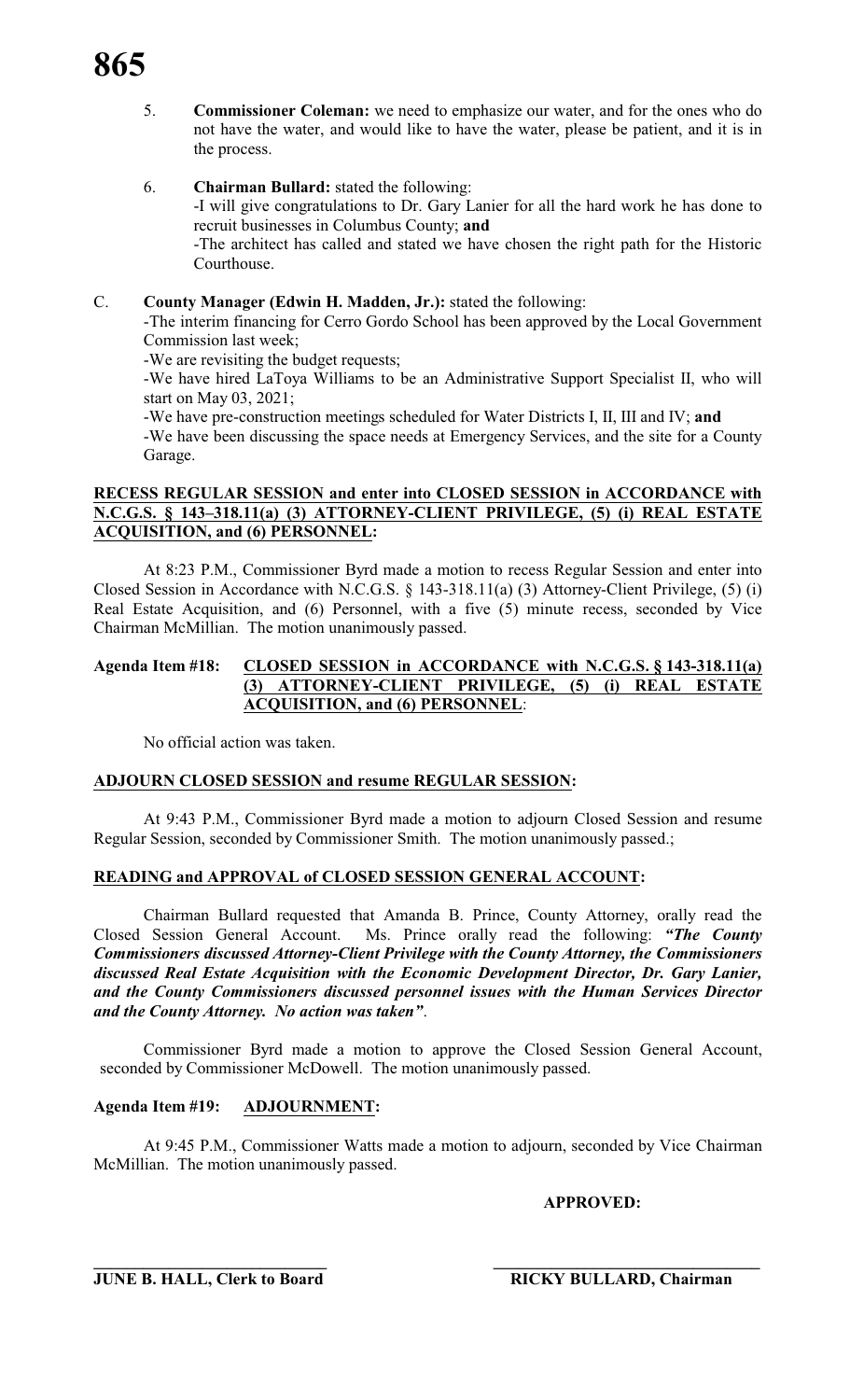# **COLUMBUS COUNTY WATER and SEWER DISTRICTS I, II, III, IV AND V COMBINATION BOARD MEETING Monday, April 19, 2021 7:43 P.M.**

The Honorable Columbus County Commissioners met on the above stated date and at the above stated time in the DempseyB. HerringCourthouse Annex, 112 West Smith Street, Whiteville, North Carolina 28472, for the purpose to act as the Columbus County Water and Sewer District I Board.

#### **COMMISSIONERS PRESENT: APPOINTEES PRESENT:**

Chris Smith June B. Hall, **Clerk to the Board** Lavern Coleman Brent Watts Charles T. McDowell

Ricky Bullard, **Chairman** Edwin H. Madden, Jr., **County Manager** Jerome McMillian, **Vice Chairman** Amanda B. Prince, **County Attorney** Giles E. Byrd Jay Leatherman, **Interim Finance Officer**

## **MEETING CALLED TO ORDER:**

At 7:43 P.M., Chairman Ricky Bullard called the **combination meeting** of Columbus County Water and Sewer Districts I, II, III, IV and V Board Meeting to order.

## **Agenda Item#14: COLUMBUSCOUNTY WATER and SEWER DISTRICTS I, II, III, IV and V - APPROVAL of MINUTES:** April 05, 2021

Commissioner Byrd made a motion to approve the April 05, 2021 Columbus County Water and Sewer District I Board Minutes, as recorded, seconded by Vice Chairman McMillian. The motion unanimously passed

#### **Agenda Item#15: COLUMBUS COUNTY WATER andSEWERDISTRICTS I, II, III, IV and V - MONTHLY BILLING ADJUSTMENTS:**

Harold Nobles, Public Utilities Director, requested Board approval of September, October, November and December, 2020 monthly billing adjustments.

Commissioner Watts made motion to table the September, October, November and December, 2020 monthly billing adjustments, seconded by Vice Chairman McMillian. The motion unanimously passed.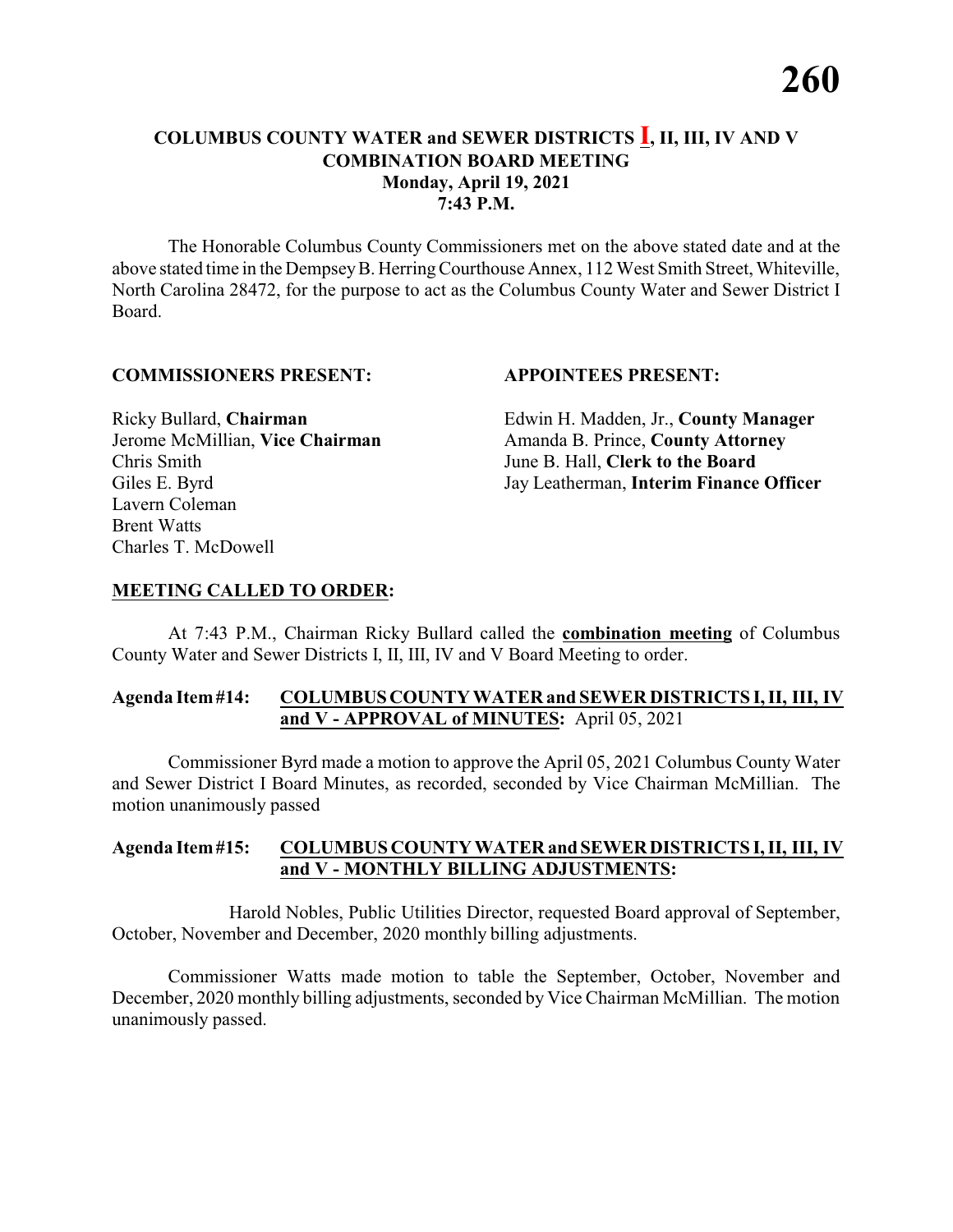# **261**

# **ADJOURNMENT:**

At 7:45 P.M., Commissioner McDowell made a motion to adjourn, seconded by Commissioner Smith. The motion unanimously passed.

**APPROVED:**

**\_\_\_\_\_\_\_\_\_\_\_\_\_\_\_\_\_\_\_\_\_\_\_\_\_\_\_\_ \_\_\_\_\_\_\_\_\_\_\_\_\_\_\_\_\_\_\_\_\_\_\_\_\_\_\_\_\_\_\_\_\_\_\_\_ JUNE B. HALL, Clerk to Board RICKY BULLARD, Chairman**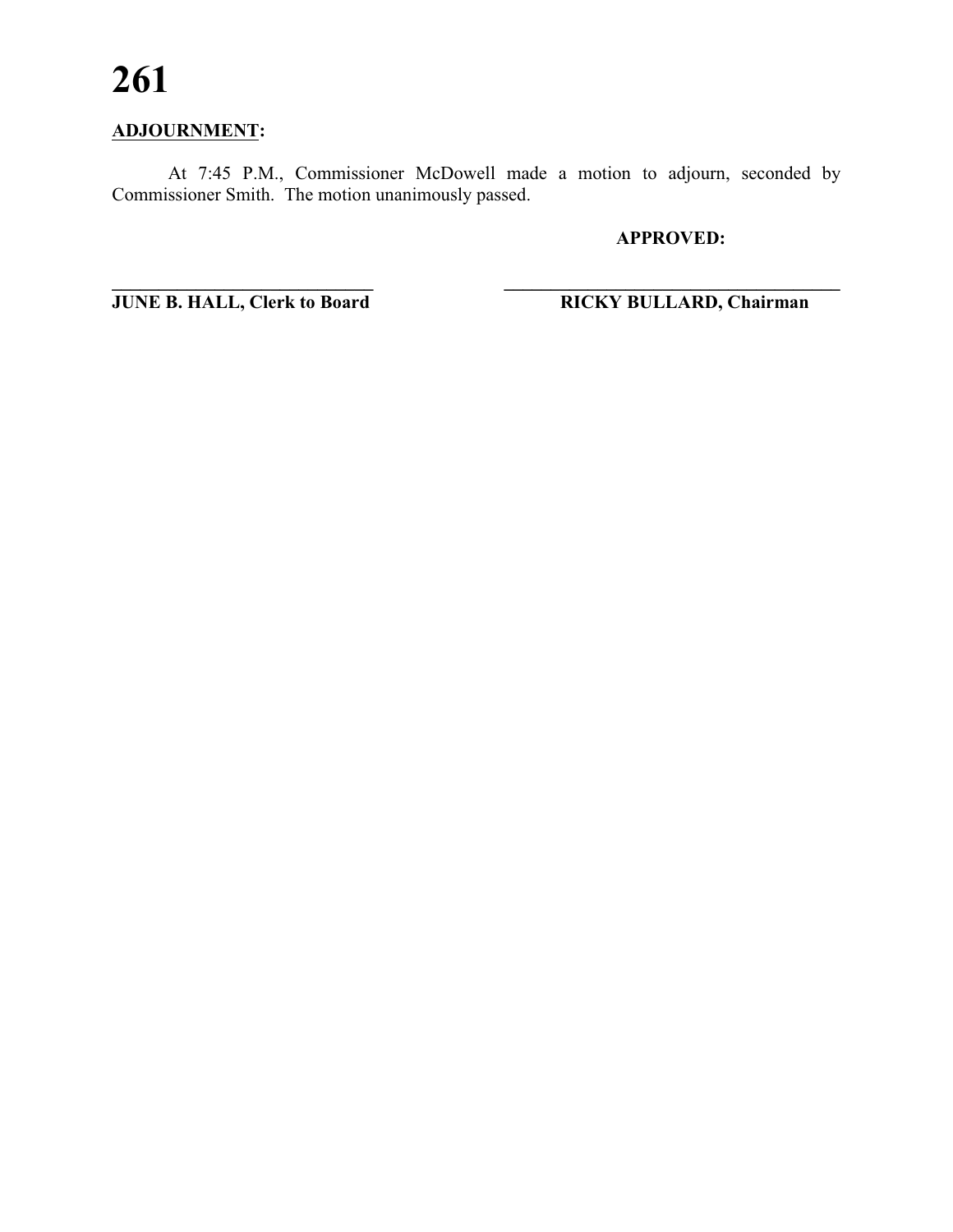# **COLUMBUS COUNTY WATER and SEWER DISTRICTS I, II, III, IV AND V COMBINATION BOARD MEETING Monday, April 19, 2021 7:43 P.M.**

The Honorable Columbus County Commissioners met on the above stated date and at the above stated time in the DempseyB. HerringCourthouse Annex, 112 West Smith Street, Whiteville, North Carolina 28472, for the purpose to act as the Columbus County Water and Sewer District II Board.

#### **COMMISSIONERS PRESENT: APPOINTEES PRESENT:**

Chris Smith June B. Hall, **Clerk to the Board** Lavern Coleman Brent Watts Charles T. McDowell

Ricky Bullard, **Chairman** Edwin H. Madden, Jr., **County Manager** Jerome McMillian, **Vice Chairman** Amanda B. Prince, **County Attorney** Giles E. Byrd Jay Leatherman, **Interim Finance Officer**

## **MEETING CALLED TO ORDER:**

At 7:43 P.M., Chairman Ricky Bullard called the **combination meeting** of Columbus County Water and Sewer Districts I, II, III, IV and V Board Meeting to order.

## **Agenda Item#14: COLUMBUSCOUNTY WATER and SEWER DISTRICTS I, II, III, IV and V - APPROVAL of MINUTES:** April 05, 2021

Commissioner Byrd made a motion to approve the April 05, 2021 Columbus County Water and Sewer District II Board Minutes, as recorded, seconded by Vice Chairman McMillian. The motion unanimously passed

#### **Agenda Item#15: COLUMBUS COUNTY WATER andSEWERDISTRICTS I, II, III, IV and V - MONTHLY BILLING ADJUSTMENTS:**

Harold Nobles, Public Utilities Director, requested Board approval of September, October, November and December, 2020 monthly billing adjustments.

Commissioner Watts made motion to table the September, October, November and December, 2020 monthly billing adjustments, seconded by Vice Chairman McMillian. The motion unanimously passed.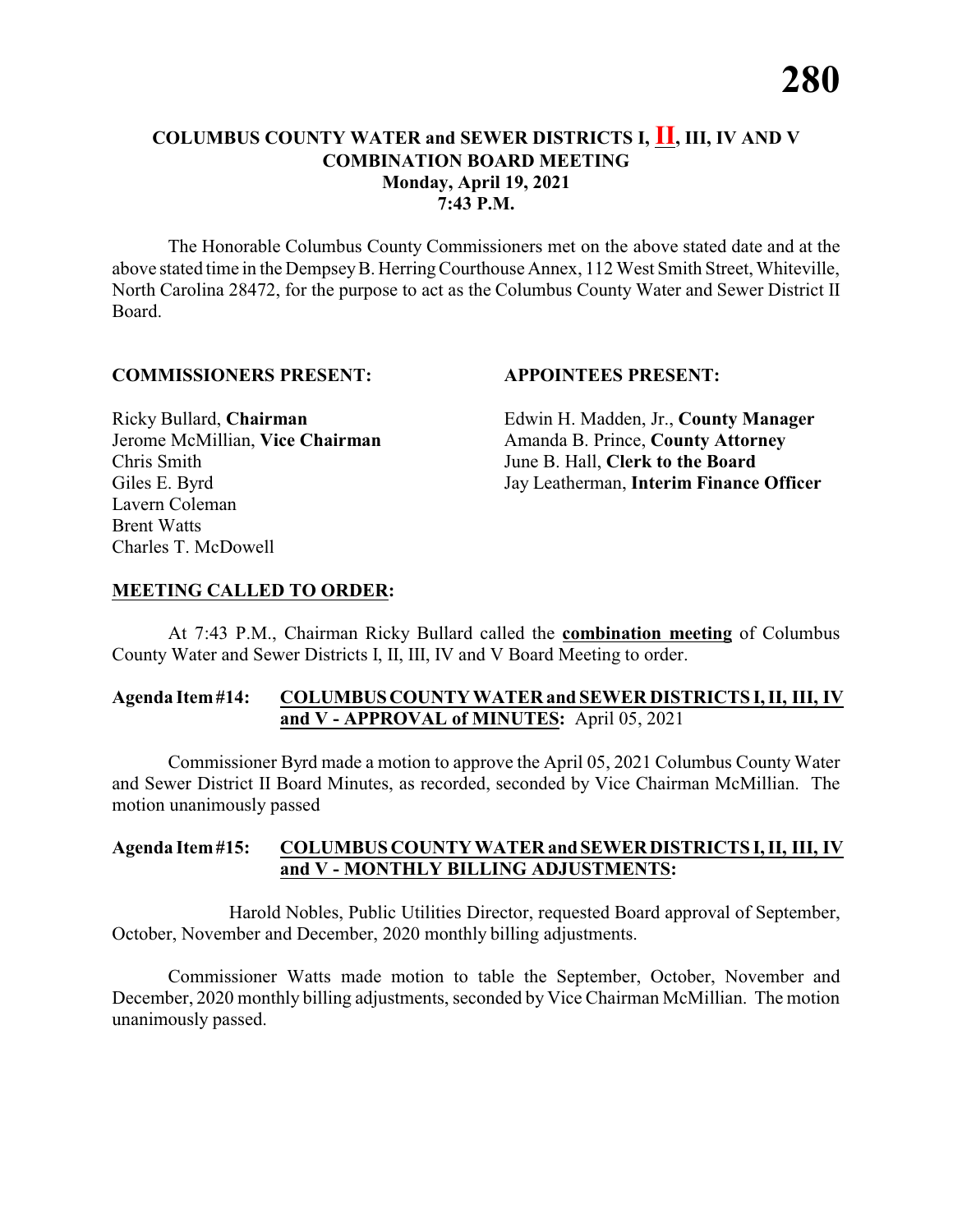# **281**

# **ADJOURNMENT:**

At 7:45 P.M., Commissioner McDowell made a motion to adjourn, seconded by Commissioner Smith. The motion unanimously passed.

# **APPROVED:**

**\_\_\_\_\_\_\_\_\_\_\_\_\_\_\_\_\_\_\_\_\_\_\_\_\_\_\_\_ \_\_\_\_\_\_\_\_\_\_\_\_\_\_\_\_\_\_\_\_\_\_\_\_\_\_\_\_\_\_\_\_\_\_\_\_ JUNE B. HALL, Clerk to Board RICKY BULLARD, Chairman**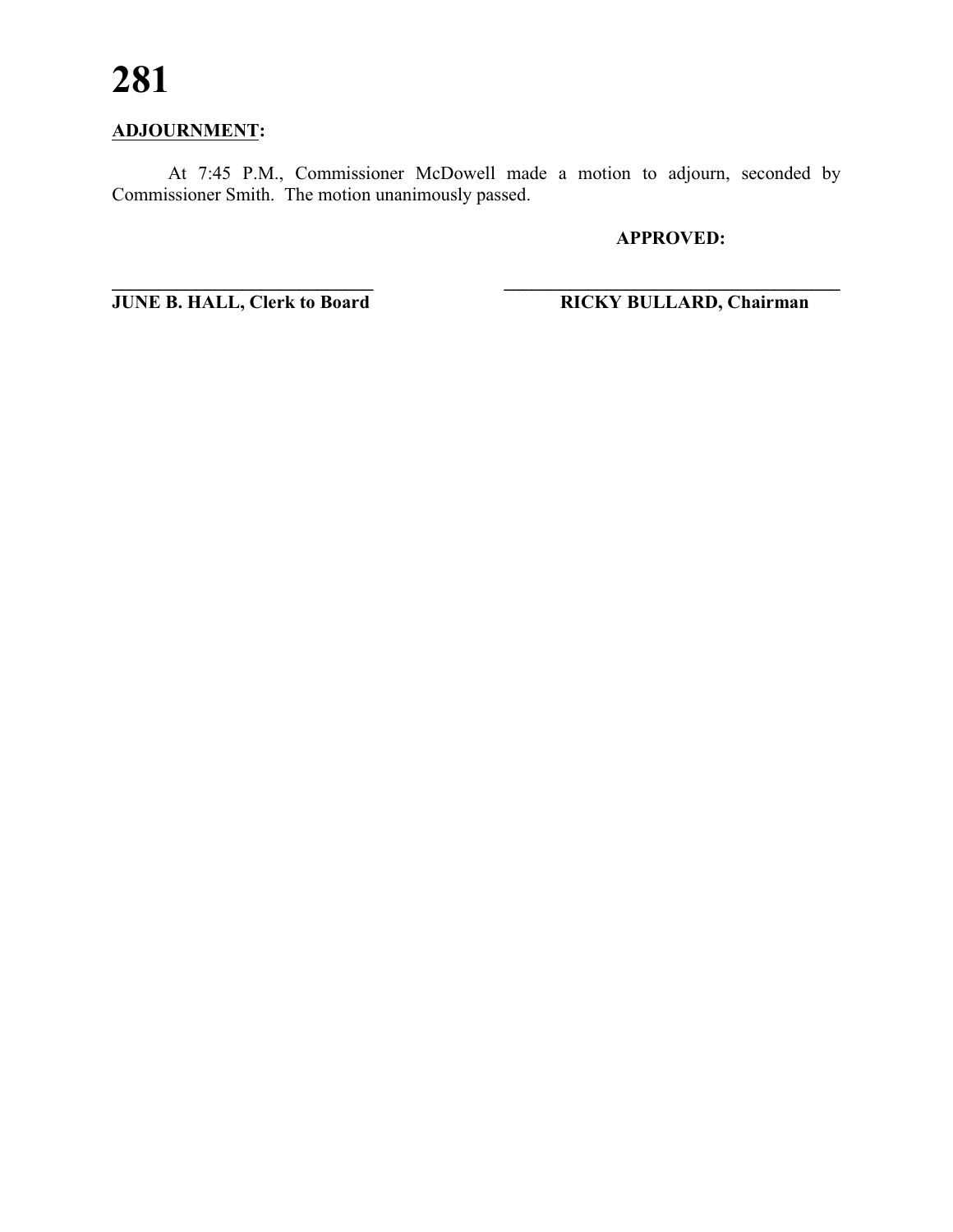# **COLUMBUS COUNTY WATER and SEWER DISTRICTS I, II, III, IV AND V COMBINATION BOARD MEETING Monday, April 19, 2021 7:43 P.M.**

The Honorable Columbus County Commissioners met on the above stated date and at the above stated time in the DempseyB. HerringCourthouse Annex, 112 West Smith Street, Whiteville, North Carolina 28472, for the purpose to act as the Columbus County Water and Sewer District III Board.

## **COMMISSIONERS PRESENT: APPOINTEES PRESENT:**

Chris Smith June B. Hall, **Clerk to the Board** Lavern Coleman Brent Watts Charles T. McDowell

Ricky Bullard, **Chairman** Edwin H. Madden, Jr., **County Manager** Jerome McMillian, **Vice Chairman** Amanda B. Prince, **County Attorney** Giles E. Byrd Jay Leatherman, **Interim Finance Officer**

# **MEETING CALLED TO ORDER:**

At 7:43 P.M., Chairman Ricky Bullard called the **combination meeting** of Columbus County Water and Sewer Districts I, II, III, IV and V Board Meeting to order.

# **Agenda Item#14: COLUMBUSCOUNTY WATER and SEWER DISTRICTS I, II, III, IV and V - APPROVAL of MINUTES:** April 05, 2021

Commissioner Byrd made a motion to approve the April 05, 2021 Columbus County Water and Sewer District III Board Minutes, as recorded, seconded by Vice Chairman McMillian. The motion unanimously passed

## **Agenda Item#15: COLUMBUS COUNTY WATER andSEWERDISTRICTS I, II, III, IV and V - MONTHLY BILLING ADJUSTMENTS:**

Harold Nobles, Public Utilities Director, requested Board approval of September, October, November and December, 2020 monthly billing adjustments.

Commissioner Watts made motion to table the September, October, November and December, 2020 monthly billing adjustments, seconded by Vice Chairman McMillian. The motion unanimously passed.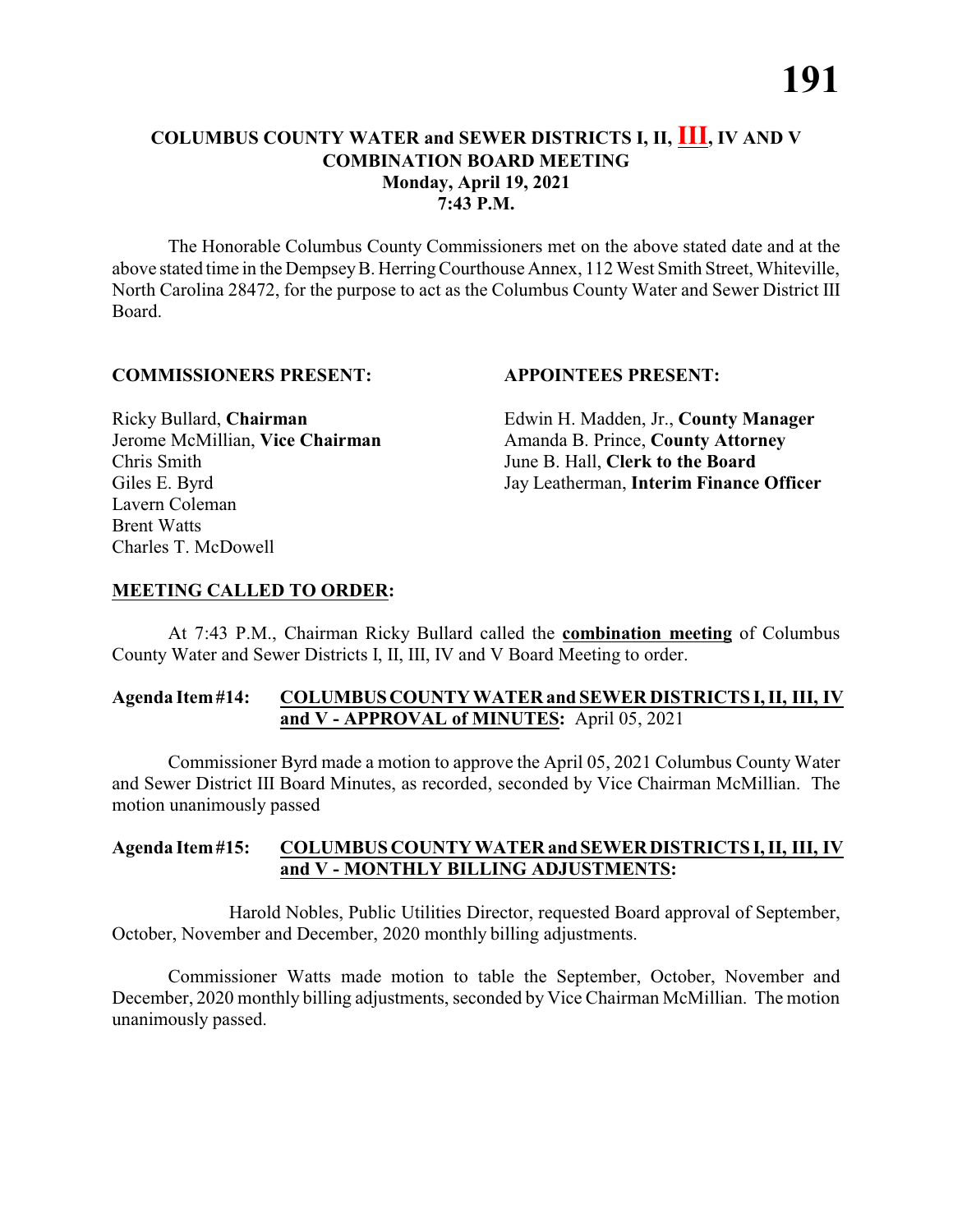# **ADJOURNMENT:**

At 7:45 P.M., Commissioner McDowell made a motion to adjourn, seconded by Commissioner Smith. The motion unanimously passed.

**\_\_\_\_\_\_\_\_\_\_\_\_\_\_\_\_\_\_\_\_\_\_\_\_\_\_\_\_ \_\_\_\_\_\_\_\_\_\_\_\_\_\_\_\_\_\_\_\_\_\_\_\_\_\_\_\_\_\_\_\_\_\_\_\_**

**APPROVED:**

**JUNE B. HALL, Clerk to Board RICKY BULLARD, Chairman**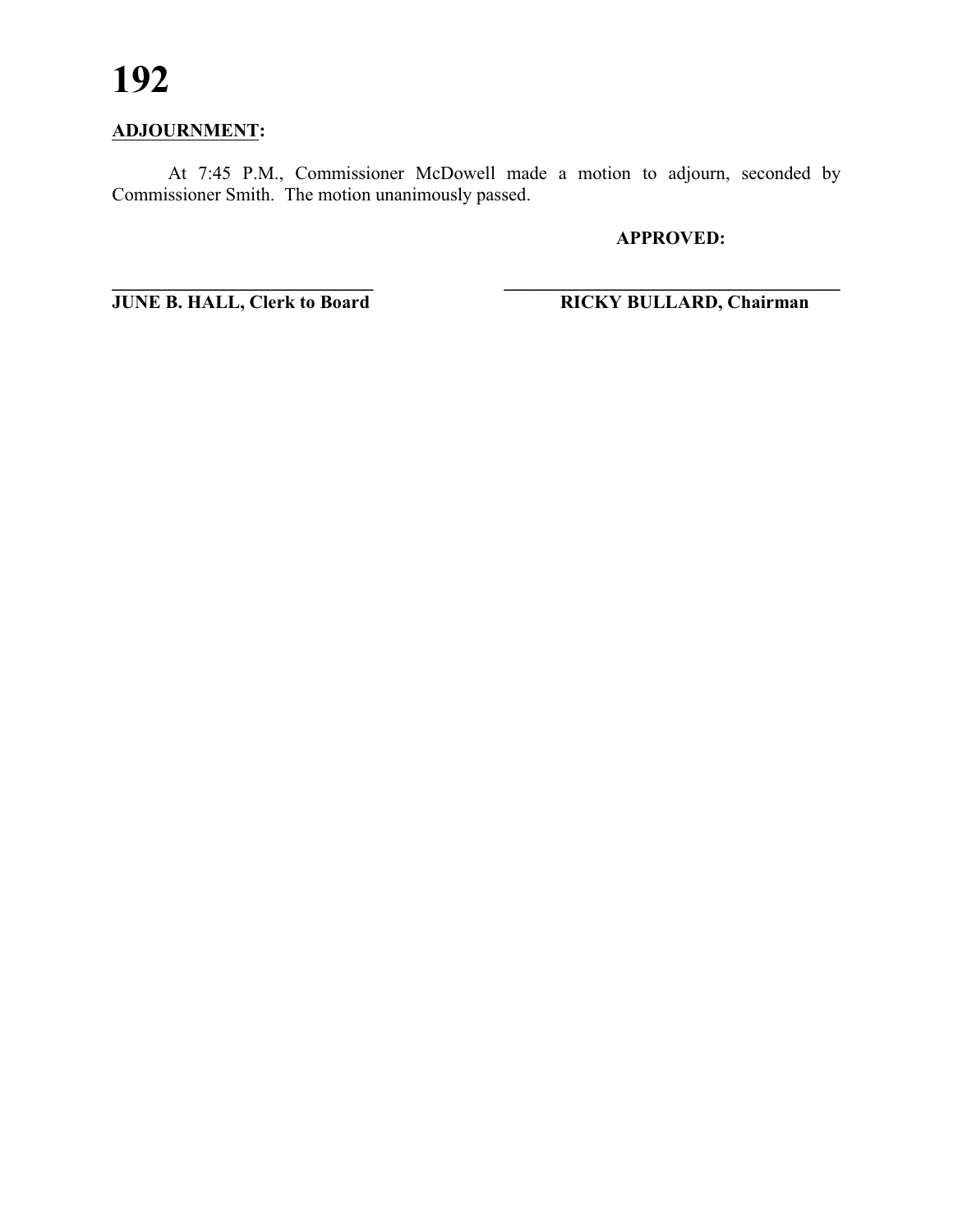# **COLUMBUS COUNTY WATER and SEWER DISTRICTS I, II, III, IV AND IV COMBINATION BOARD MEETING Monday, April 19, 2021 7:43 P.M.**

The Honorable Columbus County Commissioners met on the above stated date and at the above stated time in the DempseyB. HerringCourthouse Annex, 112 West Smith Street, Whiteville, North Carolina 28472, for the purpose to act as the Columbus County Water and Sewer District IV Board.

#### **COMMISSIONERS PRESENT: APPOINTEES PRESENT:**

Chris Smith June B. Hall, **Clerk to the Board** Lavern Coleman Brent Watts Charles T. McDowell

Ricky Bullard, **Chairman** Edwin H. Madden, Jr., **County Manager** Jerome McMillian, **Vice Chairman** Amanda B. Prince, **County Attorney** Giles E. Byrd Jay Leatherman, **Interim Finance Officer**

# **MEETING CALLED TO ORDER:**

At 7:43 P.M., Chairman Ricky Bullard called the **combination meeting** of Columbus County Water and Sewer Districts I, II, III, IV and V Board Meeting to order.

# **Agenda Item#14: COLUMBUSCOUNTY WATER and SEWER DISTRICTS I, II, III, IV and V - APPROVAL of MINUTES:** April 05, 2021

Commissioner Byrd made a motion to approve the April 05, 2021 Columbus County Water and Sewer District IV Board Minutes, as recorded, seconded by Vice Chairman McMillian. The motion unanimously passed

## **Agenda Item#15: COLUMBUS COUNTY WATER andSEWERDISTRICTS I, II, III, IV and V - MONTHLY BILLING ADJUSTMENTS:**

Harold Nobles, Public Utilities Director, requested Board approval of September, October, November and December, 2020 monthly billing adjustments.

Commissioner Watts made motion to table the September, October, November and December, 2020 monthly billing adjustments, seconded by Vice Chairman McMillian. The motion unanimously passed.

## **Agenda Item #16: COLUMBUS COUNTY WATER SEWER DISTRICT V- CHANGE ORDER #2 OLD DOCK SEWER PROJECT, TIME EXTENSION:**

Eddie Madden, County Manager, requested Board approval of Change Order #2 for Old Dock Sewer Project, Time Extension.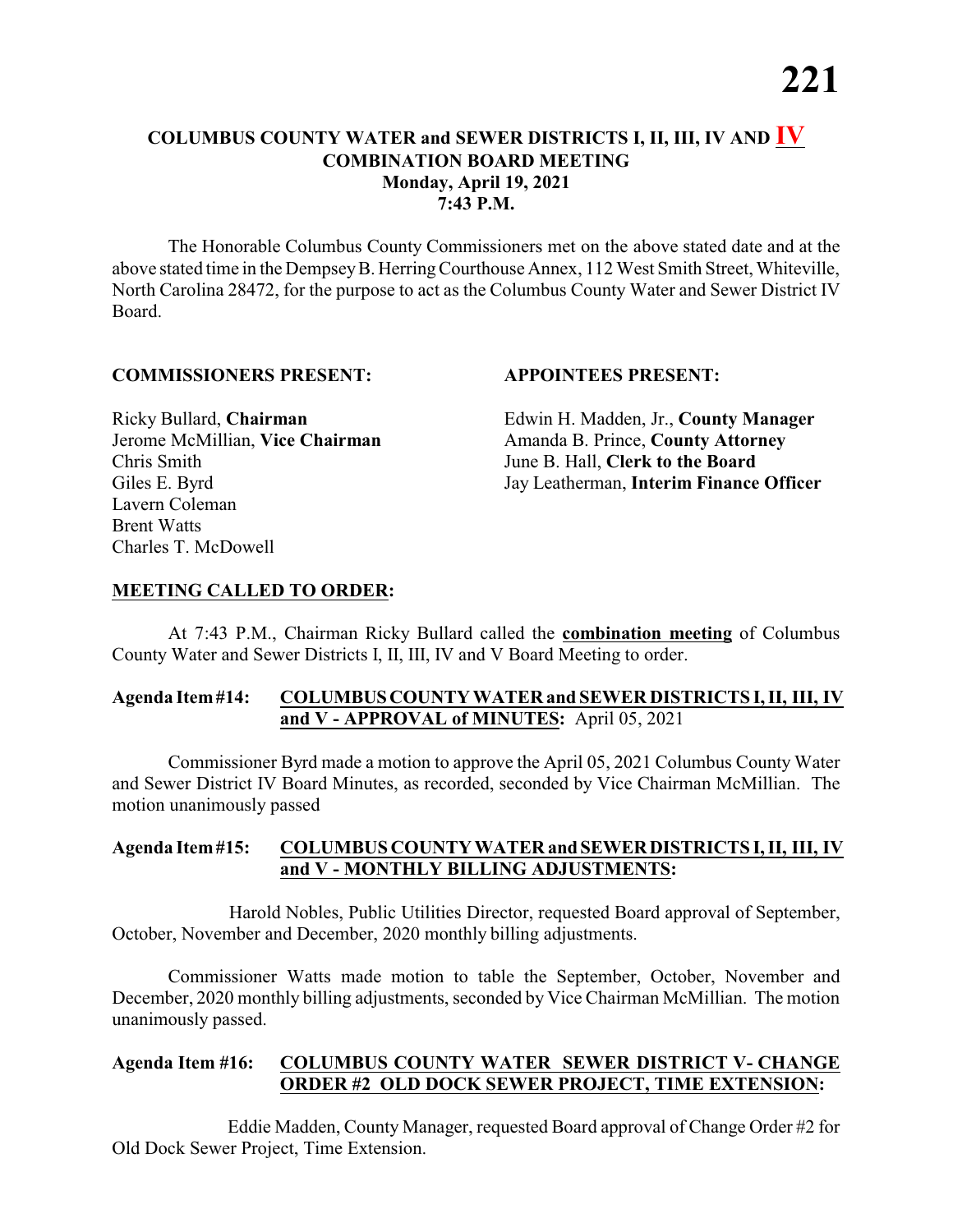Commissioner McDowell made a motion to approve Change Order #2 for Old Dock Sewer Project, Time Extension of forty-five (45) days, at no cost, seconded by Commissioner Byrd. The motion unanimously passed.

# **ADJOURNMENT:**

At 7:45 P.M., Commissioner McDowell made a motion to adjourn, seconded by Commissioner Smith. The motion unanimously passed.

**APPROVED:**

**JUNE B. HALL, Clerk to Board RICKY BULLARD, Chairman**

**\_\_\_\_\_\_\_\_\_\_\_\_\_\_\_\_\_\_\_\_\_\_\_\_\_\_\_\_ \_\_\_\_\_\_\_\_\_\_\_\_\_\_\_\_\_\_\_\_\_\_\_\_\_\_\_\_\_\_\_\_\_\_\_\_**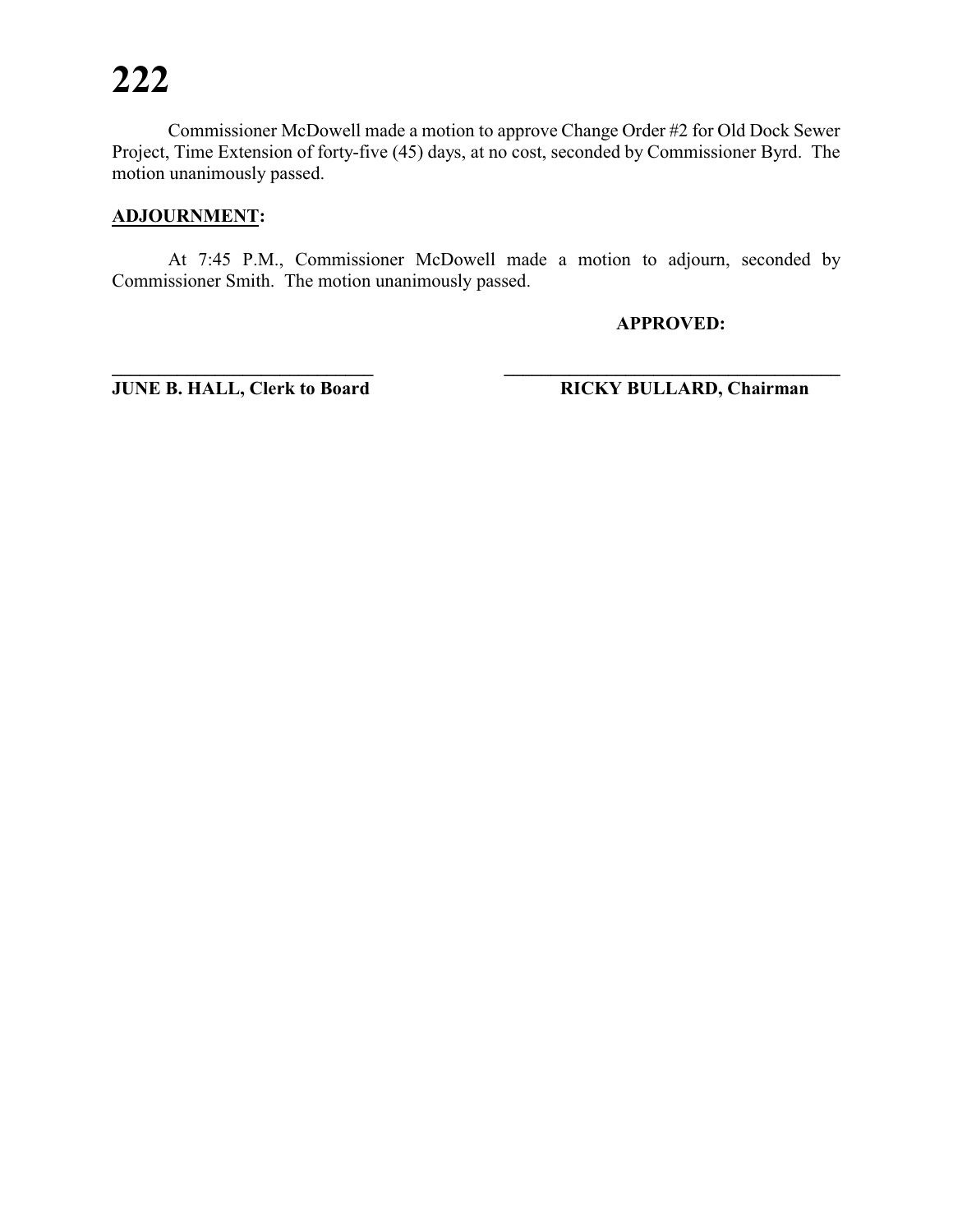# **COLUMBUS COUNTY WATER and SEWER DISTRICTS I, II, III, IV AND V COMBINATION BOARD MEETING Monday, April 19, 2021 7:43 P.M.**

The Honorable Columbus County Commissioners met on the above stated date and at the above stated time in the DempseyB. HerringCourthouse Annex, 112 West Smith Street, Whiteville, North Carolina 28472, for the purpose to act as the Columbus County Water and Sewer District V Board.

#### **COMMISSIONERS PRESENT: APPOINTEES PRESENT:**

Chris Smith June B. Hall, **Clerk to the Board** Lavern Coleman Brent Watts Charles T. McDowell

Ricky Bullard, **Chairman** Edwin H. Madden, Jr., **County Manager** Jerome McMillian, **Vice Chairman** Amanda B. Prince, **County Attorney** Giles E. Byrd Jay Leatherman, **Interim Finance Officer**

## **MEETING CALLED TO ORDER:**

At 7:43 P.M., Chairman Ricky Bullard called the **combination meeting** of Columbus County Water and Sewer Districts I, II, III, IV and V Board Meeting to order.

## **Agenda Item#14: COLUMBUSCOUNTY WATER and SEWER DISTRICTS I, II, III, IV and V - APPROVAL of MINUTES:** April 05, 2021

Commissioner Byrd made a motion to approve the April 05, 2021 Columbus County Water and Sewer District V Board Minutes, as recorded, seconded by Vice Chairman McMillian. The motion unanimously passed

#### **Agenda Item#15: COLUMBUS COUNTY WATER andSEWERDISTRICTS I, II, III, IV and V - MONTHLY BILLING ADJUSTMENTS:**

Harold Nobles, Public Utilities Director, requested Board approval of September, October, November and December, 2020 monthly billing adjustments.

Commissioner Watts made motion to table the September, October, November and December, 2020 monthly billing adjustments, seconded by Vice Chairman McMillian. The motion unanimously passed.

## **Agenda Item #16: COLUMBUS COUNTY WATER SEWER DISTRICT V- CHANGE ORDER #2 OLD DOCK SEWER PROJECT, TIME EXTENSION:**

Eddie Madden, County Manager, requested Board approval of Change Order #2 for Old Dock Sewer Project, Time Extension.